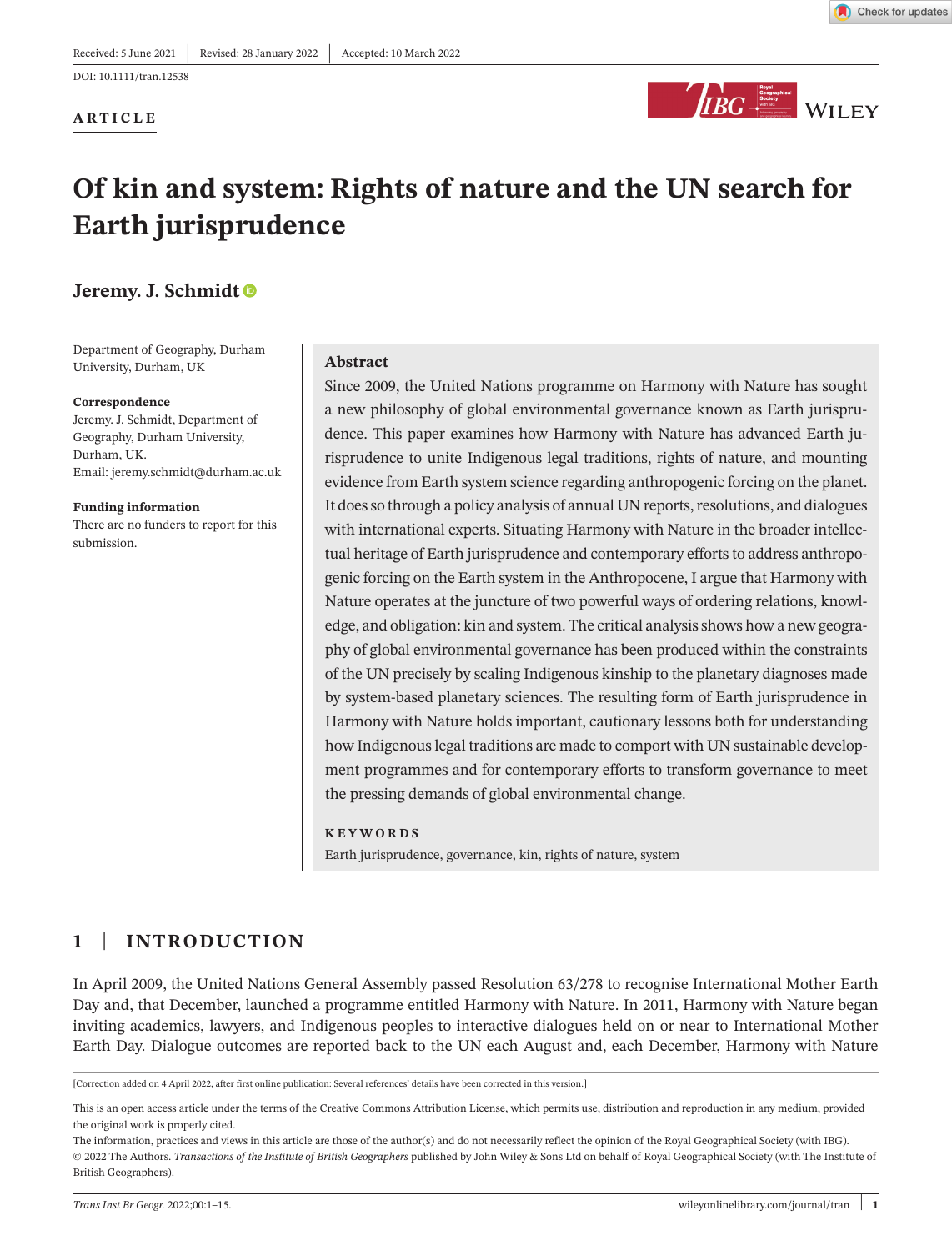**2 WILEY- CONSERVER CONSERVER CONSERVER CONSERVER CONSERVER CONSERVER CONSERVER CONSERVER CONSERVER CONSERVER CONSERVER CONSERVER CONSERVER CONSERVER CONSERVER CONSERVER CONSERVER CONSERVER CONSERVER CONSERVER CONSERVE** 

has been reaffirmed by resolutions of the UN General Assembly. Through this cycle, the UN programme has advanced a philosophy of law known as Earth jurisprudence, which 'is based on the idea that humans are only one part of a wider community of beings and that the welfare of each member of that community is dependent on the welfare of the Earth as a whole' (Cullinan, 2011, p. 13). Harmony with Nature has pursued the aim of Earth jurisprudence, to achieve 'a mutually enhancing human–Earth relationship' (Berry, 1999, p. 61), by seeking to align Indigenous legal traditions, rights of nature, and an approach to law consistent with findings of Earth system science regarding anthropogenic forcing on the planet (cf., Steffen et al., 2018). In short, Harmony with Nature is a programme of global environmental governance that attempts to align Indigenous legal traditions, rights of nature, and a philosophy of law fit for the Anthropocene.

This paper examines Earth jurisprudence as both an empirical project within the UN system and as a conceptual apparatus employed to produce new political space in global environmental governance. Doing so contributes to two areas of scholarship mutually concerned with how inequalities within global environmental institutions may be compounded through new forms of governance in the Anthropocene. The first concerns the oppression of Indigenous peoples by UN institutions, notably through programmes premised on colonial and settler colonial practices of environmental conservation that laid the groundwork for sustainable development (Escobar, 2012; Macekura, 2015; West, 2006). As I demonstrate, the positioning of Harmony with Nature within the remit of UN sustainable development programmes poses severe limits. The second concern targets the colonial legacies of western knowledge and the risk of extending inequalities into the Anthropocene through uncritical uses of Earth system sciences in environmental governance (Davis & Todd, 2017; Liboiron, 2021a; Raja et al., 2022; Whyte, 2017). As I show, Harmony with Nature addresses Earth jurisprudence to both concerns. Its strategy, however, demands critical scrutiny owing to how it positions Earth jurisprudence as broker of two powerful practices for ordering relations, knowledge, and obligations: kin and system. At the juncture of kin and system, I argue, key ethical concerns arise regarding the form of legal pluralism through which Harmony with Nature advances Earth jurisprudence as a platform to unite Indigenous legal traditions, rights of nature, and a systems view of law compatible with Earth system science. *Pace* Schmidt (2019), the moral geography of Harmony with Nature seeks to reorder human–Earth relationships through self-reflexive critiques of flawed categories of modernity, such as anthropocentrism, colonialism, and dualisms separating humans from nature, yet precisely in doing so deploys political and ontological categories that raise new ethical concerns.

Neither kin nor system are new categories; both have intellectual histories fraught by colonialism and yet each is now also mobilised to confront global environmental challenges. For instance, Henry Maine's 1861 opus, *Ancient Law*, influenced colonial policies and 19th-century social theory by arguing the shift from 'statusto contract' differentiated kin-based, Indigenous societies from those (mainly) European societies based on modern law (Mantena, 2010). Anthropologists and colonial administrators transposed Maine's classification schema onto stage theories of cultural evolution to invent 'traditional societies' as those with kin-based organisation and, subsequently, to legitimise oppression of Indigenous peoples and legal orders under the guise of a civilising mission (Simpson, 2014). Ethnologists, for example, characterised savages as matrilineal, barbarians as patrilineal, and civilisation as the social formation that evolved by transferring the 'struggle for existence' from individuals to social institutions, especially private property (Schmidt, 2017; Wolfe, 1999).

Notions of system are similarly fraught. Francis Bacon argued scientific knowledge would empower the domination of nature through systemic experimentation (Merchant, 2004; Siskin, 2016). 'System'-building in philosophy (Hegel), logic (Mill), and numerous sciences were precursors to an explosion in the 20th century where system was the 'skeleton of science' (Boulding, 1956) and a register for social theory (Bateson, 2000; Luhmann, 1995). Critically for environmental governance, 'system' became a powerful framework in which to link cybernetics and ecology (see Midgley, 2003). This anticipated accounts of Earth as a self-organising system in Lovelock and Margulis' Gaia hypothesis (Clarke, 2020). After the Anthropocene was declared at the turn of the millennium, scientists increasingly treated Earth as a single, integrated system. Steffen et al. (2020), for instance, story the Earth system not only in terms of scientific and conceptual advances but in reference to the organisations and events through which 'system' became an explanatory register for quantifying human–Earth interactions. Behind critiques of universal notions of the 'human' (*anthropos*) in the Anthropocene, then, 'system' operates as an ordering practice for human–Earth relations (cf., Castree, 2017; Lövbrand et al., 2015).

In this context, this paper assesses how the UN search for Earth jurisprudence has sought to confront colonial legacies of environmental governance by appealing to uses of kin and system that have been reinvigorated by, respectively, Indigenous scholars and social and natural scientists. Section 2 shows how Earth jurisprudence scholarship has informed Harmony with Nature as it reviews how scholars have sought to advance the rights of nature, recognition of Indigenous legal traditions, and a systems view of law compatible with Earth system science. For instance, Cullinan's definition of Earth jurisprudence (above) appears verbatim on Harmony with Nature's website.<sup>1</sup> This makes Earth jurisprudence scholarship key to situating the intellectual milieu of Harmony with Nature. Engaging Indigenous scholarship on law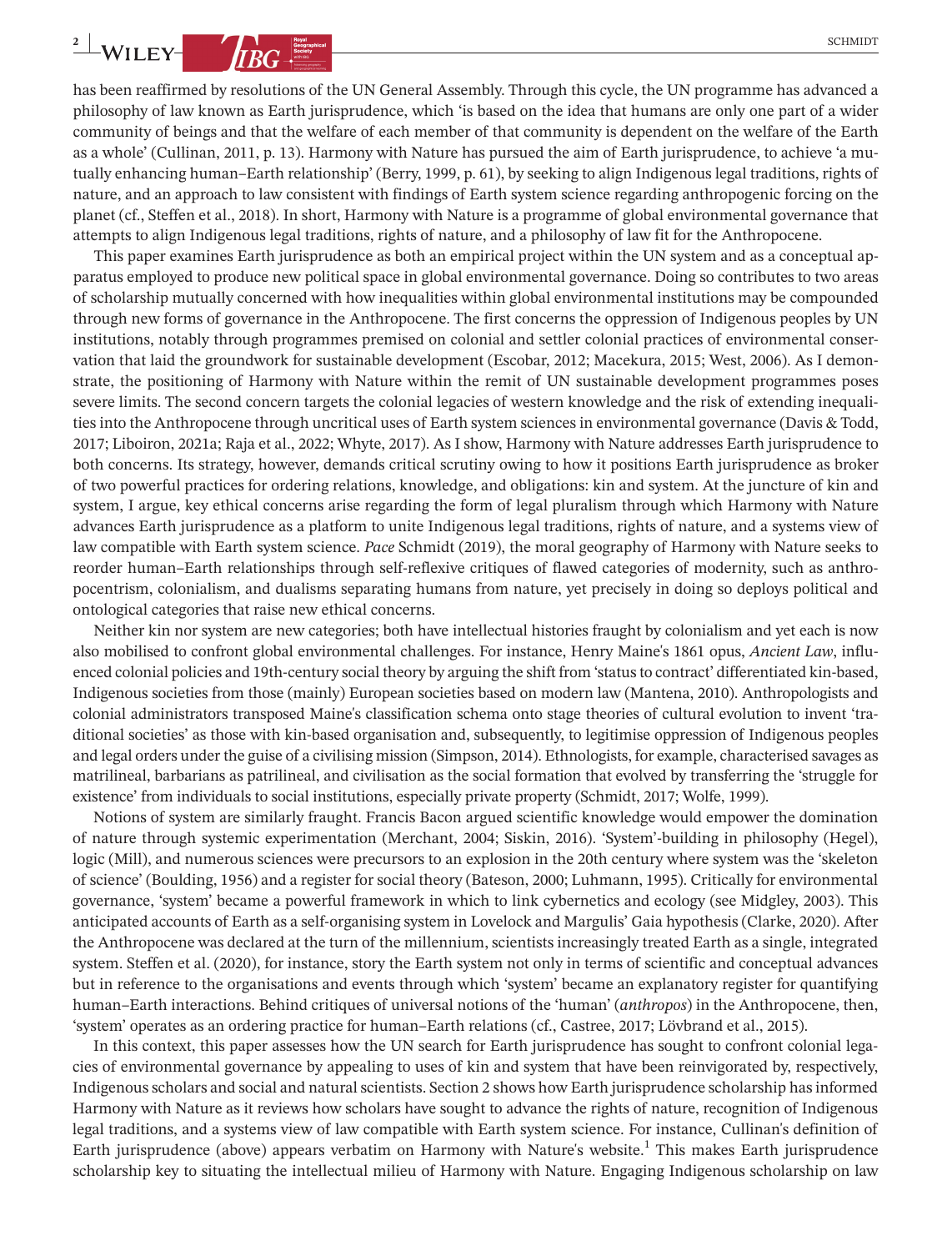

and relationality, I also develop a critique of Earth jurisprudence scholarship that sits at the analytical and normative crux of its proposed rapprochement between a systems view of law and Indigenous legal traditions.

Section 3 provides a policy analysis of the Harmony with Nature programme, which operates within the UN approach to sustainable development. Using process-tracing methods (Collier, 2011), it examines Earth jurisprudence as developed through the policy cycle of Harmony with Nature reports and resolutions from 2009 to 2020. In doing so, it traces moments of influence and intervention that led from an exploration of Earth jurisprudence to an assertion of its fit with UN programmes of sustainable development programmes. It explains how the remit of Harmony with Nature within sustainable development programmes excludes the ways in which Indigenous peoples have pluralised international law, notably in the 2007 UN *Declaration on the Rights of Indigenous Peoples*. Policy resolutions and reports do not tell the entire story; they are the outcomes of meetings, dialogues, and working groups that are candidates for further research. Yet they provide insight into how this programme has produced governance space through its peculiar normative conjunction of scientific accounts of human impacts on the Earth system, Indigenous legal traditions, and rights of nature. Institutional constraints prove significant; Conca (2015) described the UN as operating on an 'unfinished foundation' that prioritises international law and development within states – couched in the language of sustainable development – over the other two UN Charter's principles: dignity and human rights. Within these constraints, Harmony with Nature hassought Earth jurisprudence by telling an alternate, at times nearly revisionist, history of global environmental governance as it adjoins kin and system.

Section 4 concludes by critically discussing Harmony with Nature's search for Earth jurisprudence. Examining how environmental governance in the Anthropocene is producing new moral geographies is critical for social scientists who operate in disciplines shaped by colonialisms past and present. Non-metaphorical efforts to decolonise must grapple with how issues of climate change affect Indigenous rights and uses of rights in international forums (Hunt, 2022; Tuck & Yang, 2012; Watt-Cloutier, 2018; cf., de Leeuw & Hunt, 2018). Examining Earth jurisprudence, I argue, provides insight into how efforts to simultaneously address the colonial oppression of Indigenous peoples and environmental harms can falter institutionally and conceptually. Harmony with Nature is no panacea. It is a political project that aims to unite two powerful ordering practices regarding human–Earth relations – kin and system – to govern the Anthropocene.

## **2** | **EARTH JURISPRUDENCE**

Earth jurisprudence scholarship is key to understanding how Harmony with Nature connects Indigenous legal traditions, rights of nature, and Earth system science. Intellectual genealogies of Earth jurisprudence often start with Thomas Berry (1999), the 'geologian' who sought to unite environmental law with a scientific outlook consistent with Indigenous cosmologies (see Burdon, 2011). Berry is not the only historical influence on rights of nature; Stone (1974) and Nash (1989) both argued for the rights of natural entities alongside broader ethical arguments. Yet Berry's impact is distinct owing to how he repositioned the rights of nature in a philosophical outlook he termed Earth jurisprudence. For instance, Berry's view influenced Cullinan's (2011) definition of Earth jurisprudence and its emphasis on the mutual interdependence of the Earth community. Or, as Koon put it, the exchange of "human-centered law, economics, and morality" with a view of Earth at "the center of the moral community" (2009, pp. 337, 339). Further, Berry's arguments regarding Earth jurisprudence influence the legal pluralism sought by Harmony with Nature (Dancer, 2021).

There is a significant literature identifying the challenges of extending legal personhood to nature, especially given colonial power relations in prevailing notions of 'rights' (e.g., Kinkaid, 2019; O'Donnell, 2018; Youatt, 2017). Berry's work hassimilarly been critiqued. Rawson and Mansfield (2018) argue Berry uncritically naturalised rights of nature to universal, colonial notions of sovereignty in his account of the relations of individuals to the community. Mobilising Foucault, they claim Berry reinforces the governance of life through liberal forms of rule by positing a "necessary relation between the parts and the whole" (Rawson & Mansfield, 2018, p. 113). Foucault (2014), of course, was set against non-contingent accounts of power. Yet Berry's broader philosophy, of which 'rights of nature' are only one part, has at times been overlooked by critical geographers.<sup>2</sup> That broader account reveals Berry does not posit rights for nature through necessary relations. Rather, rights are plural and contingent such that: "trees have tree rights, insects have insect rights, rivers have river rights, mountains have mountain rights" (Berry, 1999, p. 5). For Berry, plural rightsissue from contingent evolutionary processes (Swimme & Berry, 1992). Berry's (2006) pluralism warrants critique, but it must be set within his broader philosophy because this is what enables truck with programmes like Harmony with Nature. Indeed, Berry's critique of the anthropocentrism of western science, law, and sovereignty operate in ways adjacent to what Grear (2015) identifies as the conjunction of anthropocentrism in western law and the presumptive 'anthropos' of the Anthropocene. To see how,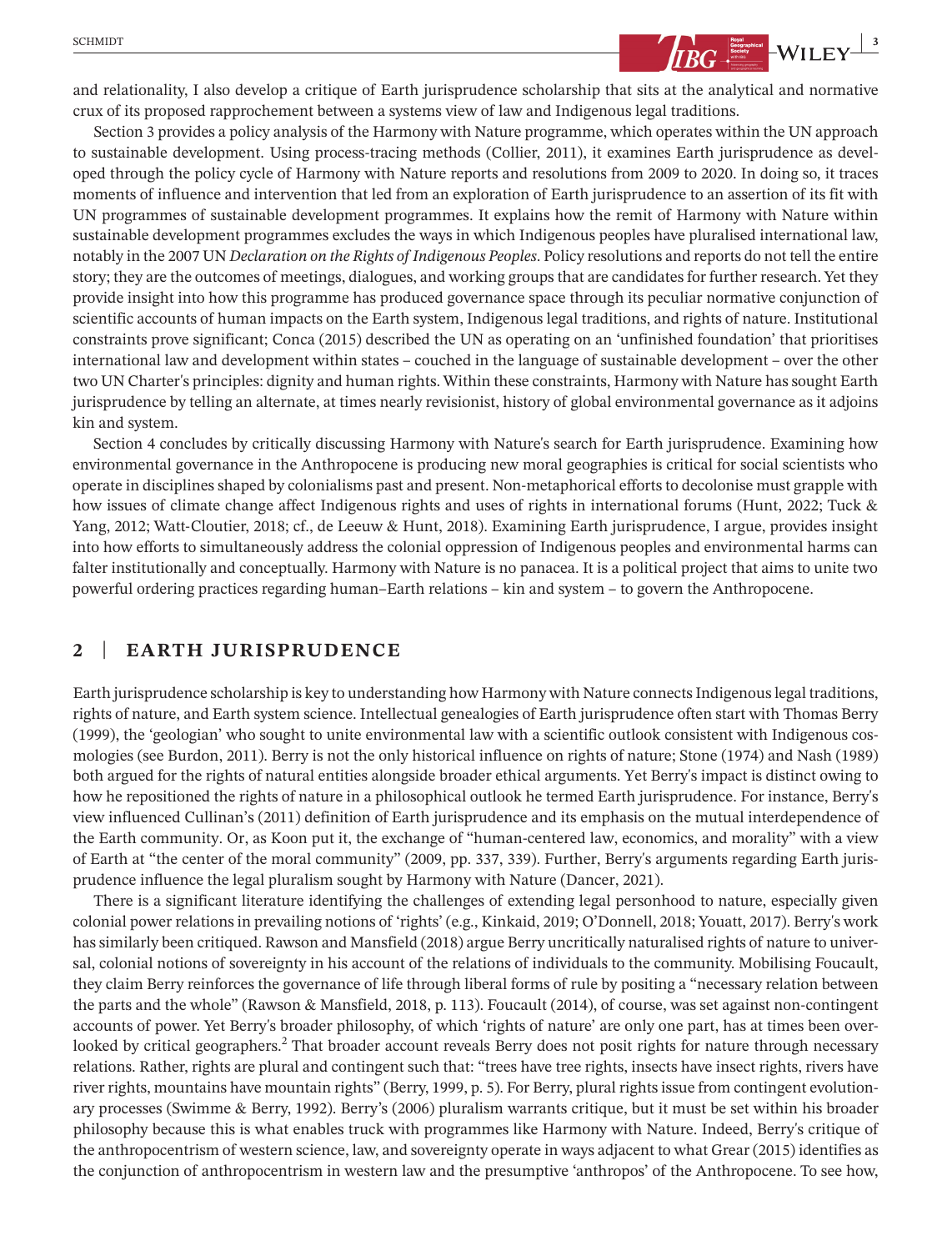**4 WILEY- CONSERVER CONSERVER CONSERVER CONSERVER CONSERVER CONSERVER CONSERVER CONSERVER CONSERVER CONSERVER CONSERVER CONSERVER CONSERVER CONSERVER CONSERVER CONSERVER CONSERVER CONSERVER CONSERVER CONSERVER CONSERVE** 

it is important to see how Berry's influence on Earth jurisprudence is aligned with a view of Indigenous kinship that is then linked to a scientific cosmology of complex systems.

In 2008, Ecuador's new constitution established the rights of Mother Earth through a coalition among Indigenous and non-Indigenous constituencies opposing neoliberalism (Becker, 2011). The draft constitutional provisions on the rights of *Pachamama* (Mother Earth) were written by Cormac Cullinan (Lanferna, 2012). Cullinan (2011) is explicit about Berry's influence on his thinking. In this sense, Ecuador's new constitution did double duty: it was an exemplar of Earth jurisprudence even as it codified an Indigenous understanding of *Pachamama* that embraced "a collectivist notion of a community of all species and ecosystems" (Humphreys, 2017, p. 460). For advocates of Earth jurisprudence, Berry's view of subjectivity provides a critical bridge between modern state constitutions and Indigenous cosmologies, with trusses built through critiques of Eurocentric sciences and laws that treat the "universe as a collection of objects rather than a communion of subjects" (1999, p. 16). Rejecting anthropocentrism, Berry also rejects notions of subjectivity constrained uniquely to humans. Rather, human subjectivity is a contingent expression of a widespread evolutionary phenomena that orients jurisprudence to the "integral Earth community" and its "human and other-than-human components" (Berry, 1999, p. 74).

Berry's pluralism – tree rights for trees – is anchored in a view that recognises "the rights of Indigenous peoples, the rights of living species, [and] the rights of natural modes of being to exist" (1999, p. 111). For Earth jurisprudence proponents, Berry's account of subjectivity is important to seeking compatibility with Indigenous legal traditions. There is substantial literature on how, in the latter, kinship operates across non-human species and other-than-human phenomena to anchor an alternate ontology of relations, law, and obligations (e.g., Angel, 2002; de la Cadena, 2015; Kimmerer, 2013; Kohn, 2013; Watts, 2013). For Earth jurisprudence advocates, ontological compatibility with Indigenous legal traditions is crucial to the move away from a cosmology configured by a 'collection of objects' and towards an appreciation of the plurality of human and non-human ways in which a 'communion of subjects' may be constituted (see Anker, 2017). Indeed, Berry grounded his own view of "ancient law" in an "ontological covenant" (1999, p. 148) of reciprocity among members of the Earth community. Yet this is also where the approach to 'kinship' in Earth jurisprudence demands critical appraisal. The critique, as the following paragraphs show, goes to the heart of modern legal classifications that, since Maine's (1861) arguments in *Ancient Law*, have oppressed Indigenous kinship and legal orders in modern state and international law.

In 2010, the pluri-national state of Bolivia joined Ecuador in recognising the rights of *Pachamama* through two legal statutes. In neither country, however, have *de jure* rights of nature translated into *de facto* securing of Indigenous aims or environmental relief. In Bolivia, the coalition against neoliberalism that ushered in rights of nature encountered state-led extractivism that wrapped itself in Indigenous language to claim it was "mining for Mother earth" (Valladares & Boelens, 2019). Similarly, continued resource extractivism in Ecuador came at the expense of Indigenous peoples, lands, and relations (Riofrancos, 2020). These outcomes have been key to critiques regarding the limits to rights of nature (Valladares & Boelens, 2017). As Villavicencio Calzadilla and Kotzé (2018) argue, however, dispossession and injustice were not prevented by previous laws either. Interpreting the failures of the rights of nature, then, requires an explanation consistent with the violence done to Indigenous peoples, which is not limited to the harms recognised in prevailing jurisprudence (see Dotson & Whyte, 2013). If one takes seriously what Viveiros de Castro (2004) terms the 'constrained equivalence' that allows Indigenous-led rights of nature to be articulated in the language of state law, then the specificity of harms issuing from the failure to discharge obligations associated with these rights cannot simply be collapsed to injustices legible to the state (cf., Blaser, 2019). A new question arises: what kind of failure is the transgression of rights of nature?

This question should figure prominently in Harmony with Nature because, as shown below, it raises critical concerns regarding Indigenous oppression. For Earth jurisprudence scholarship, however, reckoning with the transgression of the rights of nature in Ecuador, Bolivia, and elsewhere is also important for connecting critiques of legal anthropocentrism to critiques of the 'anthropos' of the Anthropocene (Grear, 2015; Kotzé & Villavicencio Calzadilla, 2017; Villavicencio Calzadilla & Kotzé, 2018). There are now numerous critiques of any universal 'human' as either subject or cause of the Anthropocene owing to how the social inequality driving planetary crises was achieved at the expense of people of colour and non-humans (Ghosh, 2016; Karera, 2019). In this context, the failure to respect rights of nature points to a convergent critique in which the extension of liberal notions of rights may reinforce prevailing political economies in ways that curtail Indigenous authority and environmental relief (Burdon, 2015; M'Gonigle & Takeda, 2013). Here, evidence for the Anthropocene is also evidence for why colonial notions of 'rights' are inadequate (Birrell & Matthews, 2020). This does not settle the question of what type of injustice is the failure to meet Indigenous-led rights of nature. Instead, it points to a deeper tension in Earth jurisprudence.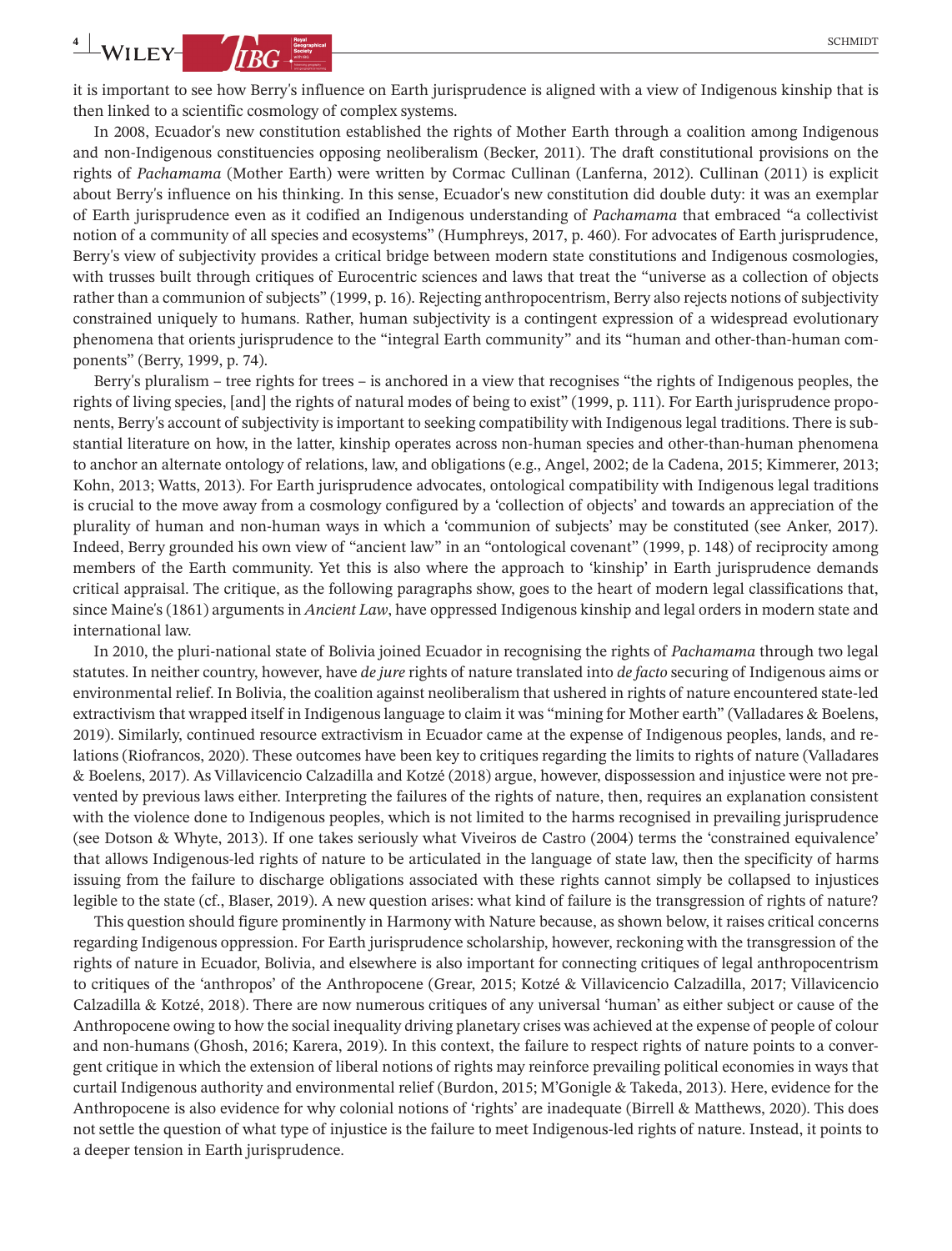

Mills argues Indigenous legal orders are constituted by lifeworlds – the "ontological, epistemological, and cosmological framework through which the world appears to a people" (2016, p. 850) – of a different kind than those of the liberal constitutionalism of modern western states. Two aspects of this difference are important. The first is that it does not rely on essentialising Indigeneity (see Mills, 2018). The second is that it turns on understandings of relationality in which forests, mountains, and interspecies relations are law, not merely the spaces to which (or in which) law is applied (Borrows, 2016). Relationality may extend temporally to fossils and ancestral kin, including oil, microplastics, and rivers in ways that emplace human and non-human persons in relations of law and obligation (Hoover, 2017; Liboiron, 2021b; Povinelli, 1995; Todd, 2017). As Bawaka Country et al. (2016) show, relationality entails a 'co-becoming' in which reciprocity and ethical obligations among humans and non-humans characterises emergent spaces and places. Tynan emphasises that "relationality is not a new metaphor to be reaped for academic gain, but a practice bound with responsibilities with kin and Country" (2021, p. 598). Coulthard (2014), describes the specificity of Dene relations among law and place in terms of 'grounded normativity'. Watts details how Indigenous relationality requires treating non-humans as societies with active members contributing to their own "ethical structures" and "inter-species treaties and agreements" (2013, p. 23). Being in, and living amid, such relations is constitutive of 'place-thought' in which: "Human thought and action are therefore derived from a literal expression of particular places in Haudenosaunee and Anishnaabe cosmologies" (Watts, 2013, p. 23).

The above paragraph purposefully moved across different legal orders, from the Arctic to Australia to Anishnaabe territory, to open a critique of Earth jurisprudence scholarship regarding how "Indigenous legal traditions" are classified into a common category. Even within accounts of Earth jurisprudence that carefully avoid essentialising Indigeneity, Indigenous law is often treated as a class of relations, not as relation (cf., Vermeylen, 2013). For instance, Anker (2021) emphasises the need for Earth jurisprudence to reckon literal treatments of non-human agency in Indigenous legal traditions yet still treats the multiple forms of non-human agency across Indigenous lifeworlds as tropes through which Earth's agency is experienced. However nuanced, this type of figurative treatment – literal experiences deemed tropes – is inadequate for reckoning non-metaphorical relations. Napoleon marks this difference otherwise by contrasting Indigenous legal orders as "embedded in non-state social, political, economic, and spiritual traditions" against "state-centred legal systems in which law is managed by legal professionals in legal institutions that are separate from other social and political institutions" (2012, p. 231). Treating Indigenous legal orders as relation finds further support in Kanngieser and Todd (2020), who argue Indigenousforms of relationality do not reduce to so many casesthat can be classified together. Rather, Indigenous relationality is characterised by plural kin. This is a significant challenge to classificatory logics, such as those regarding 'rights of nature' and the determination of the class of what or who is the bearer of rights. In this sense, the act of centring distinctions between 'kin-based' legal traditions from those of modern contract theories carries a political ontology akin to that critiqued by Hunt (2014) wherever scholarship smuggles in western ontologies as the default for legitimacy.

There are several reasons to be critical of recentring colonial legal distinctions even if the aim is to critique them. First, Indigenouslegal traditions engage kinship on terms determined by Indigenous peoples(e.g., Borrows, 2016; Daigle, 2016; Estes, 2019; Stewart-Harawira, 2020). For instance, Simpson shows how, in Nishnaabeg thought, relations to land are not formed in opposition to colonial dispossession but "through connection – generative, affirmative, complex, overlapping, non-linear *relationship*" (2017, p. 43, original emphasis). Second, Indigenous peoples have also adapted western law, such as for property, to secure their own ends of maintaining kin relations or rights to collective territory (cf., Brooks, 2018; Hill, 2017). In these instances, the determination of what constitutes relationality is not legitimate owing to its legibility to colonial distinctions but owing to kinship relations. As Anaya (2007) argues, Indigenous peoples have also been active in expanding and augmenting international law to: recognise collective rights, challenge the synonymy of sovereignty with modern states, and articulate new terms of self-determination. Indigenous pluralisation of international law carries important weight in not rejecting 'rights' out of hand since this does notsufficiently engage with how Indigenous peoples have often led declarations regarding rights of nature, from ecosystems and rivers to *manoomin* (wild rice), and the right to be cold (LaDuke, 2019; O'Donnell et al., 2020; Watt-Cloutier, 2018).

Proponents of Earth jurisprudence often address these challenges by setting Indigenous legal traditions astride a 'systems' view of law. Calls for system-based approaches are touted as key to arresting environmental decline and social (often colonial) oppression while realigning law and governance with empirical findings of ecology and Earth system science (Garver, 2021; Kotzé, 2016, 2020; Kotzé & Kim, 2019). The repositioning of kin with respect to 'system' has become critical to Earth jurisprudence and generated a substantive body of literature oriented to Earth system governance and Earth system law (Kim & Kotzé, 2021). No consensus exists in this burgeoning literature, but key contours are clear. First, Earth jurisprudence is a deeply spatial project as Indigenous legal geographies require land,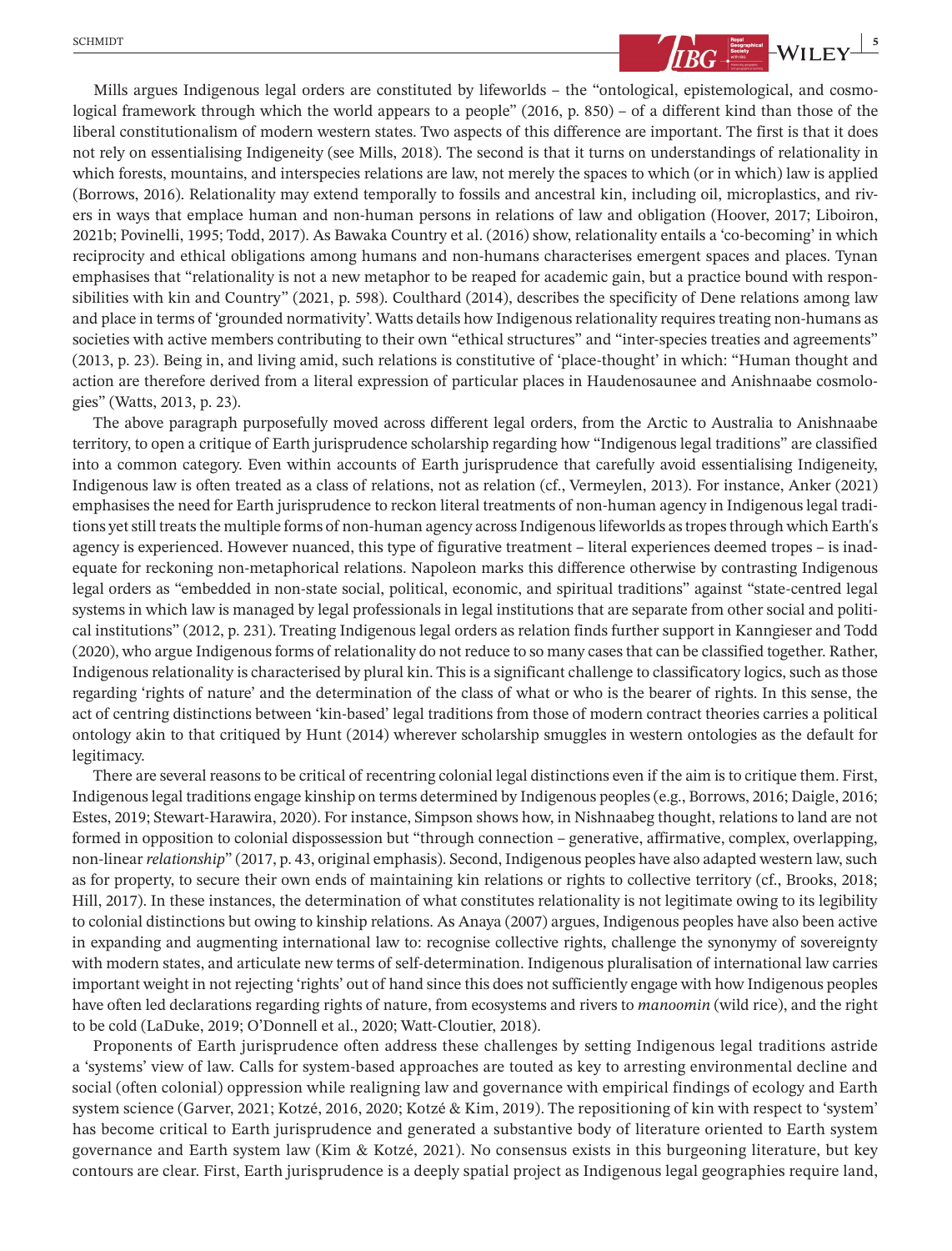territories, and relations sufficient for both humans and non-humans to discharge their respective obligations, such as in the cases of Whanganui River in New Zealand and forest constituencies in India (Charpleix, 2018; Loivaranta, 2020). Second, as Garver (2021) argues, Earth jurisprudence must be premised on findings of Earth system science regarding climate thresholds and other planetary boundaries (see Steffen et al., 2018). Here, calls for 'systems thinking' anchor an approach to Earth system sciences that confront their own anthropocentric heritage of domination over nature in a context where anthropogenic actions inequitably dominate planetary systems (Burdon, 2020; Garver, 2021; Mai & Boulot, 2021). Socially situating 'systems thinking' in this way is designed to acknowledge that even though 'rights' may not fully capture Indigenous relationality, they can be tools for orienting scientific and legal practices in ways that respect Indigenous ways of knowing (Tănăsescu, 2020; Tsosie, 2012). Finally, Earth jurisprudence scholars increasingly seek to establish touch points with non-western legal traditions by 'ecologising' law in a way that critiques existing environment law while opening space for plural ways of knowing in different co-evolutionary contexts of humans and non-humans (Anker et al., 2021a, 2021b; Garver, 2021).

These contours resemble debates within and beyond geography regarding governance in the Anthropocene. For instance, using scientific accounts of planetary boundaries to order environmental politics may naturalise 'systems thinking' while oppressing other ways of knowing (Biermann & Kim, 2020). As the next section shows, such concerns wind their way into Harmony with Nature as Earth jurisprudence scholarship is taken up by the UN. Again, inspiration is taken from Berry, who foresaw the end of the Cenozoic before the Anthropocene gained wide circulation. The end of the Cenozoic, for Berry, was a consequence of an anthropocentric anthropos that alters Earth processes in their "innumerable forms of geological structure and biological expression" (1999, p. 52). For Berry, the response was to search for what he termed the Ecozoic, wherein "a new jurisprudence must envisage its primary task asthat of articulating the conditions for the integral functioning of Earth processes, with special reference to a mutually enhancing human–Earth relationship" (1996, p. 61). As Earth jurisprudence took shape through Harmony with Nature, Berry's 'mutually enhancing' relationships were set not only between kin and system but within the institutional constraints of the United Nations.

## **3** | **HARMONY WITH NATURE**

In 1960, the UN denied Indigenous self-determination under the *Declaration on the Granting of Independence to Colonial Countries and Peoples* (United Nations, 1960a). The UN accomplished this geographically – the so-called 'salt water' thesis – by applying decolonisation only to colonies in "a territory which is geographically separate and is distinct ethnically and/or culturally from the country administering it" (United Nations, 1960b, p. 29; Anaya, 2004). This built injustice into the structure of global governance for Indigenous peoples in settler colonies and many post-colonial states, and these injustices structured subsequent agreements of global environmental governance (Bosselmann, 2017; Conca, 2015). This section examines how Harmony with Nature built a case for Earth jurisprudence and then began to assert Earth jurisprudence as a new basis for global environmental governance. Since 2011, Harmony with Nature has pursued a policy cycle of interactive dialogues with experts each April. From these dialogues, reportsto the UN Secretary General are submitted in August, and the UN General Assembly has passed resolutions that expand the search for Earth jurisprudence each December (see Table 1). These resolutions and reports follow a pattern especially suitable to process-tracing methods that seek to understand multiple causal dimensions of policy development (see Collier, 2011). Tracing this process by mapping the intellectual and conceptual innovations through time in Harmony with Nature's annual policy cycle provides insight into how it has developed within the UN system and, crucially, how kin-centric and system-based orientations to law were articulated within structures of global environmental governance.

## **3.1** | **Making the case for Earth jurisprudence**

Preambles to UN documents are performative exercises in building international norms. They reflect previous commitments and compromises, such as those of sustainable development that pursue environmental relief through the same economic structures critiqued for producing ecological harm – what Bernstein (2001) termed the "compromise of liberal environmentalism". Preambles to Harmony with Nature's respective resolutions also reaffirm previous commitments. These are not, however, oriented to the Indigenous peoples who have often driven recognition of rights of nature. Indigenous peoples, in fact, are nowhere mentioned in the 2009 declaration on International Mother Earth Day. Instead, impetus is derived from the "interdependence that exists among human beings, other living species and the planet we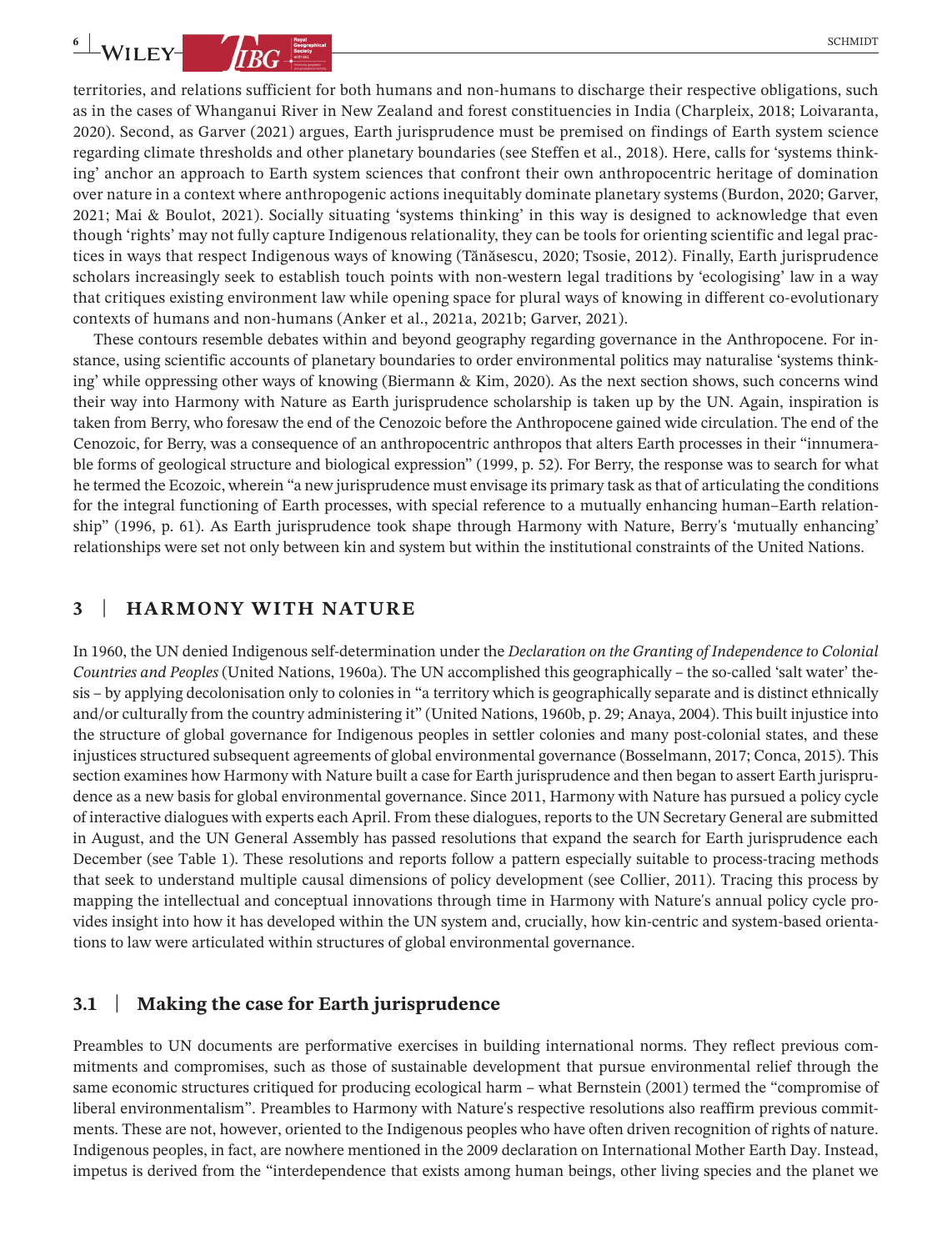#### **TABLE 1** United Nations reports and resolutions on Harmony with Nature

| Harmony with Nature: UN reports and resolutions |                                                                                                                                                                         |                                                 |
|-------------------------------------------------|-------------------------------------------------------------------------------------------------------------------------------------------------------------------------|-------------------------------------------------|
| Year <sup>a</sup>                               | <b>Harmony with Nature reports</b>                                                                                                                                      | <b>UN General Assembly resolutions</b>          |
| 2009                                            |                                                                                                                                                                         | A/RES/63/278, International Mother<br>Earth Day |
|                                                 |                                                                                                                                                                         | A/RES/64/196, Harmony with Nature               |
| 2010                                            | A/65/314, Harmony with Nature, Report of the Secretary General                                                                                                          | A/RES/65/164, Harmony with Nature               |
| 2011                                            | A/66/302, Harmony with Nature, Report of the Secretary General                                                                                                          | A/RES/66/204, Harmony with Nature               |
| 2012                                            | A/67/317, Harmony with Nature, Report of the Secretary General                                                                                                          | A/RES/67/214, Harmony with Nature               |
| 2013                                            | A/68/325, Harmony with Nature, Report of the Secretary General                                                                                                          | A/RES/68/216, Harmony with Nature               |
| 2014                                            | A/69/322, Harmony with Nature, Report of the Secretary General                                                                                                          | A/RES/69/224, Harmony with Nature               |
| 2015                                            | A/70/268, Harmony with Nature, Report of the Secretary General                                                                                                          | A/RES/70/208, Harmony with Nature               |
| 2016                                            | A/71/266, Harmony with Nature, Report of the Secretary General                                                                                                          | A/RES/71/232, Harmony with Nature               |
| 2017                                            | A/72/175, Harmony with Nature, Report of the Secretary General                                                                                                          | A/RES/72/223, Harmony with Nature               |
| 2018                                            | A/73/221, Harmony with Nature, Report of the Secretary General                                                                                                          | A/RES/73/235, Harmony with Nature               |
| 2019                                            | A/74/236, Harmony with Nature, Report of the Secretary General                                                                                                          | A/RES/74/224, Harmony with Nature               |
|                                                 | A/74/161, Human rights obligations relating to the enjoyment of a safe, clean,<br>health and sustainable environment [Note by the Secretary General]                    |                                                 |
|                                                 | A/HRC/40/55, Issue of human rights obligations relating to the enjoyment of<br>a safe, clean, healthy and sustainable environment [Report by the Special<br>Rapporteur] |                                                 |
| 2020                                            | A/75/266, Harmony with Nature, Report of the Secretary General [w/<br>Supplement]                                                                                       | A/RES/75/220, Harmony with Nature               |

a *Harmony with Nature* reports published August each year; UN Resolutions adopted in December of each year.

all inhabit" (A/RES/63/278, p. 3). Further, the declaration is positioned within sustainable development agreements and affirms Agenda 21 from the 1992 Rio Conference that launched modern sustainable development, the 10-year follow-up in Johannesburg (2002), and the 2005 World Summit. In December 2009, the UN cited International Mother Earth Day to launch of Harmony with Nature as a sustainable development programme (A/RES/64/196). Tellingly, Indigenous peoples are not mentioned in Harmony with Nature documents until a 2010 UN resolution. Further, the UN *Declaration on the Rights of Indigenous Peoples* is nowhere mentioned between 2009 and 2020, despite preambles and resolutions themselves becoming more elaborate over Harmony with Nature's first decade.

The first Harmony with Nature report in 2010 established its agenda in two steps. The first anchored the programme in sustainable development, described as a form of holism widely practised by states. A "philosophy of holism", the report argues, is "embodied in the concept of sustainable development" (A/65/314, p. 19). Holism also has a political ecology as the report recounted previous UN efforts: the first Earth Day in 1970; the acknowledgement of human rights to a healthy environment at the 1972 UN Conference on the Human Environment in Stockholm; the World Charter for Nature in 1982; and the post-Rio era of sustainable development. In fact, Harmony with Nature sets out two substantive understandings of holism. The first isthe "ancient wisdom" carried among numerous cultural traditions, including Vedic texts, Taoism, and Indigenous respect for *Pachamama*. These carry a core lesson of human experience "to honour creation by nurturing a kinship with nature" (A/65/314, p. 6). Here, kinship contrasts (but does not conflict) with modern environmentalism as told by Harmony with Nature in a familiar western narrative: Rachel Carson's *Silent Spring*, images of Earth from space, and dawning awareness of human impacts on the planet. The latter culminatesin programmes of international scientific collaboration upon which Harmony with Nature explicitly builds, such as the International Human Dimensions Programme on Global Environmental Change (IHDP) and the World Climate Research Programme. It also includes work by the International Geosphere-Biosphere Programme (IGBP), which published the newsletter in which Crutzen and Stoermer (2000) christened the Anthropocene during its work from 1987 to 2015 (see Uhrqvist & Lövbrand, 2014). Since the 1970s, these scientific programmes have published numerous global assessments, which Castree et al. (2021) argue need refurbishment if they are to match the scale of the problems they themselves identify.

The 2010 Harmony with Nature report shares a similar disquiet. After listing Indigenous and other international initiatives as promising prototypes for rights of nature, it concludes by citing Rockström et al. (2009) that transgressing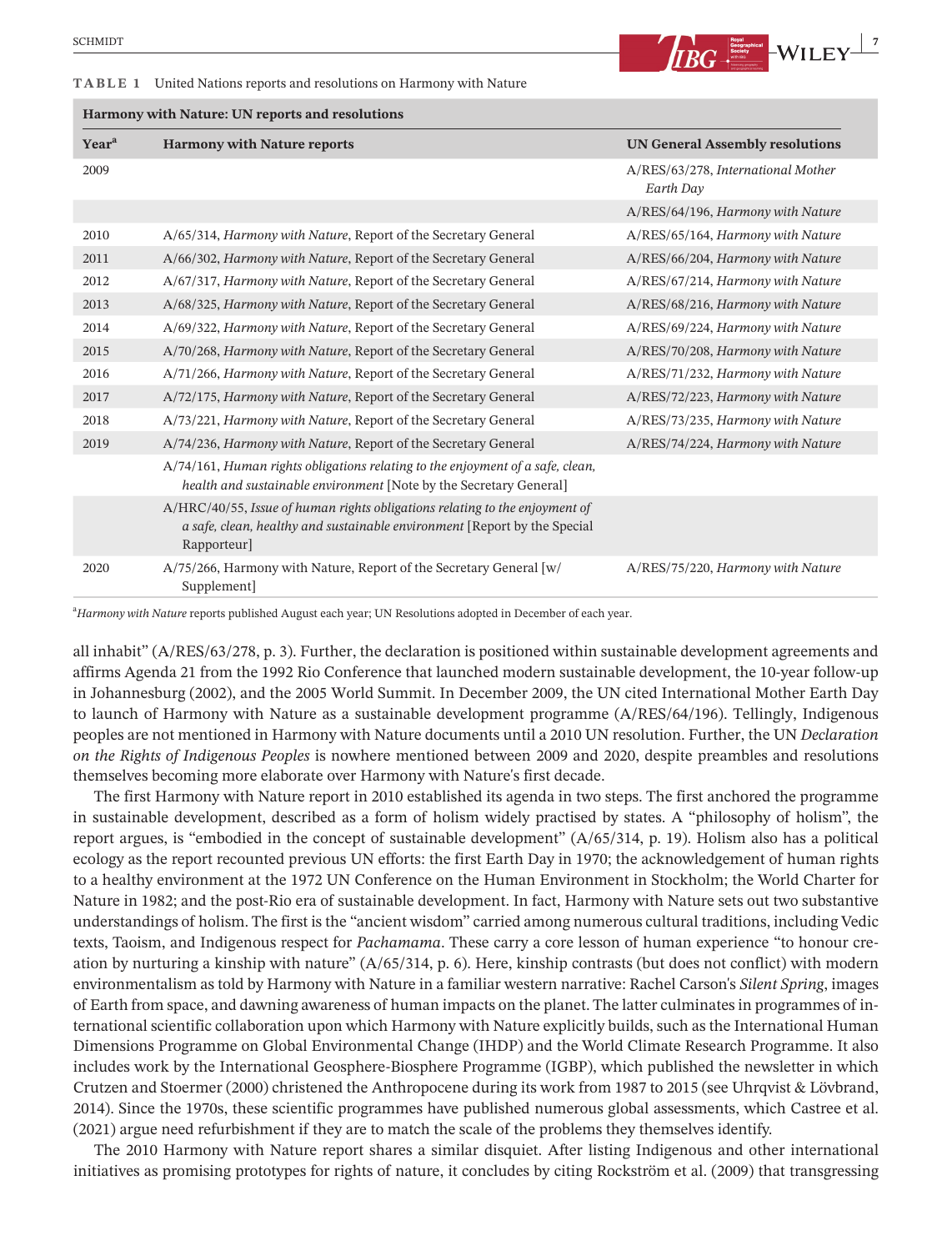

"planetary boundaries" undermines the integrity of the ecosystems upon which life depends. Accordingly, a clearer strategy is needed to respect planetary limits and declarations on the 'rights of nature' often led by Indigenous peoples. That December's UN resolution vastly expanded the range of norms that were reaffirmed and situated Harmony with Nature amid agreements on ozone, water, biodiversity, and forests, while noting the Peoples' World Conference on Climate Change and the Rights of Mother Earth hosted in Cochabamba, Bolivia that year. It also requests funding to convene interactive dialogues alongside another request regarding the collation of interdisciplinary scientific work on uses of traditional knowledge. Table 2 shows the expert panellists invited to each year's interactive dialogue.

After the first dialogue in 2011, Harmony with Nature's report (A/66/302) swerved to a Eurocentric narrative to explain 'humankind and nature'. The rollcall of thinkers – good or ill – included René Descartes, Jeremy Bentham, John Ray, Albert Schweitzer, Aldo Leopold, and others. These were situated in a philosophy of jurisprudence beginning with Justinian that carried through to common law's minor traditions of animal welfare and environmental stewardship. The challenge, the 2011 report noted, was that these legal resources were inadequate to confronting global overconsumption. To effect change at a planetary scale, the 'systems thinking' of Donella Meadows (1999) was cited as a way of levering systemic change away from consumption and towards habits in which it would "become 'natural' to find value and meaning in life through how much a person helps to restore the planet"  $(A/66/302, p. 14)$ . This orientation to western environmentalism also led to claims that nature has intrinsic value and, in that December's report, to critiques of economic growth, such as gross domestic product (A/RES/66/204).

The 2012 report marked the first explicit discussion of the Anthropocene by Harmony with Nature. The 'great acceleration' of human impacts on the Earth system was explained in terms familiar to conceptual narratives of the Anthropocene that led from 19th-century figures like George Perkins Marsh through to Jesuit philosopher Teilhard de Chardin, whose notion of the noösphere directly influenced Vernadsky's (1945) conceptualisation of the biosphere. The report argued the combined evidence of the Anthropocene displaced the 300-year presumption of human exceptionalism coincident with modern colonialism. "There is no basisin science", the reportstated, "for the assumption that ourspecies is separate from and inherently superior to other life forms or that we have a privileged place and function in the cosmos" (A/67/317, p. 8). Critically, the introduction of the Anthropocene coincided with the first references to Berry to pursue "a global governance system built on the rule of ecological law" and a "transformed sense of democracy" in which "individuals and communities embrace their ecological citizenship in the world and act on their responsibility to respect the complex workings of the Earth system" (A/67/317, p. 11). Repeating Berry's call for a "mutually enhancing human–Earth relationship", the report staked a clear position on the novelty of the Anthropocene for global environmental governance: "The protection of planetary life support systems is clearly a new category of scientifically defined goods and services that demand a new kind of governance response" (A/67/317, p. 13).

Likening the Anthropocene to a Copernican revolution in global environmental governance, the 2012 report was the first Harmony with Nature document to make recommendations back to the UN when it emphasised sustainable policy must be informed by "scientific findings on the impacts of humanity on the Earth system" (A/67/317, p. 13). The December 2012 UN resolution was also the first to note the importance of human impacts on the Earth system (A/ RES/67/214). Throughout 2013–2014, Harmony with Nature continued its critique of overconsumption as it tackled the challenges arising from the "social construction of nature" (A/68/325, p. 4). The entrenched, socio-political construction of the 'environment' that passed off society/nature dualisms as 'natural' required transformation, which was reaffirmed that December as requiring a "more ethical basis" for human–Earth relationships (A/RES/68/216, p. 2). To this end, in 2014, Harmony with Nature began juxtaposing biocentric and Indigenous praxis with governance commitments consistent with Earth system science: *Buen Vivir* (living well) from Uruguay, *sumac kawsay* from Ecuador, and *suma qamaña* from Bolivia were all cited alongside post-development theories by Arturo Escobar (2012).

As Harmony with Nature aligned kin-centric forms of life with a version of holism ascribed to Earth system science, it also produced a geography in which Indigenous cosmologies were deemed a "scalable paradigm from the developing world" (A/69/322, p. 5). For instance, the 2014 report scales Indigenous cosmologies to Earth system governance as the latter emerged through the IGBP, the IHDP, and the World Climate Research Programme. That December's UN resolution (A/RES/69/224) again drew these concepts together and oriented them towards the post-2015 development agenda associated with the Sustainable Development Goals. The groundwork laid in the 2009–2014 reports and resolutions that scaled Indigenous cosmologies to 'systems thinking' in sustainable development and international programmes of Earth system science were brought together in 2015. Moreover, it is precisely at the intersection of kin and system that "Earth jurisprudence" makes its first appearance in Harmony with Nature reports in 2015. That year, Earth jurisprudence appears in reference to Berry's orientation to Earth's inherent rights and those of Indigenous peoples (A/70/268). Explicitly set amid Indigenous praxis, pursuing a convergence of science and "Indigenous environmental philosophy"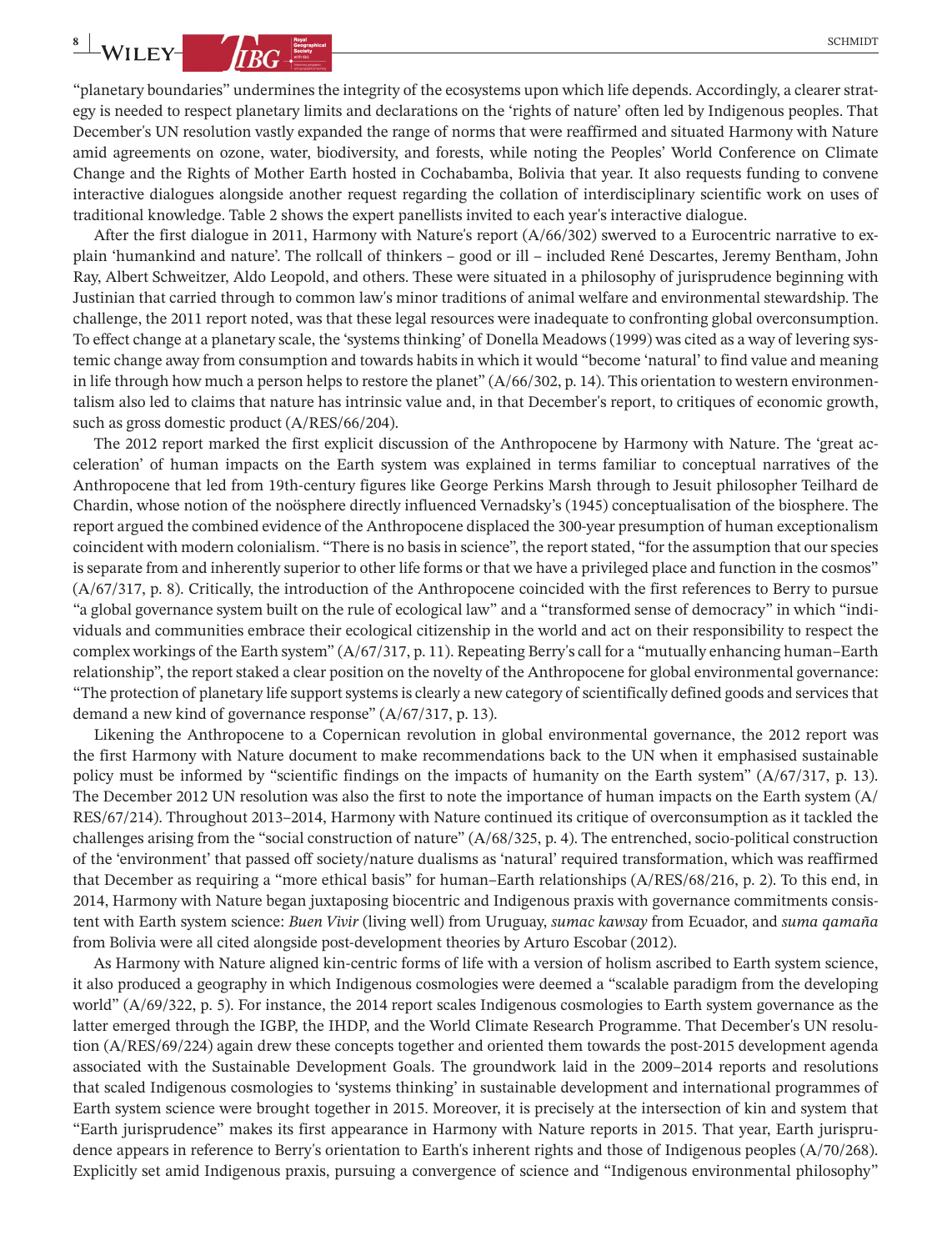

**TABLE 2** Invited experts to Harmony with Nature's interactive dialogues (data from: [http://www.harmonywithnatureun.org/dialo](http://www.harmonywithnatureun.org/dialogues/) [gues/](http://www.harmonywithnatureun.org/dialogues/))

| <b>Harmony with Nature: UN dialogue experts</b> |                                                                                                                                                                                                                                                                                             |  |
|-------------------------------------------------|---------------------------------------------------------------------------------------------------------------------------------------------------------------------------------------------------------------------------------------------------------------------------------------------|--|
| Year <sup>a</sup>                               | Participants                                                                                                                                                                                                                                                                                |  |
| 2011                                            | Vandana Shiva; Peter Brown; Cormac Cullinan; Riane Eisler; Mathis Wackernagel; Paul Barets; Gilberto Gallopin; Ivo<br>Havinga                                                                                                                                                               |  |
| 2012                                            | Owen Gingerich; Mark Lawrence; Pat Mooney; Joshua Farley; Brian Czech                                                                                                                                                                                                                       |  |
| 2013                                            | Ian Mason; Fander Falconi; Jon Rosales; Linda Sheehan                                                                                                                                                                                                                                       |  |
| 2014                                            | Frank Biermann; Barbara Baudot; Jim Gerritsen; Fander Farconi                                                                                                                                                                                                                               |  |
| 2015                                            | Mark Lawrence; Robin Kimmerer; Maude Barlow                                                                                                                                                                                                                                                 |  |
| 2016                                            | No panelists in lieu of working group reports from 127 experts working on Earth jurisprudence                                                                                                                                                                                               |  |
| 2017                                            | Jorge Islas; Klause Bosselmann; Peter Brown; Pallav Das; Lis Hosken; Jean-Paul Mertinez; Germana de Oliveira<br>Moraes; Linda Sheehan                                                                                                                                                       |  |
| 2018                                            | Pablo Angulo-Troconis; Benedek Jávor; Sirpa Pietikäinen; Doris Ragettli; Craig Kauffman; Juliana Braz; Karen Brown;<br>Roberto Caldas; Jorge Calderón; Method Gundidza; Kathryn Gwiazdon; Kirsti Luke; Marsha Moutrie; Laura<br>Movilla; Jorge Palacio; Leah Temper                         |  |
| 2019                                            | Alessandro Pelizzon; Slivia Bagni; Delphine Batho; Antonio Benjamin; Frank Bibeau; David Boyd; Valérie Cabanes;<br>Freddy Delgado; Thomas Egli; Gabriela Eslava; Cillian Lohan; Liz Macpherson; Markie Miller; Liam Paquemar;<br>Luis Tolosa Villabona; Mgozi Unuigbe; Ivan Zambrana-Flores |  |
| 2020                                            | No dialogue owing to COVID-19                                                                                                                                                                                                                                                               |  |

a Interactive Dialogues held April each year.

was forwarded as critical to shifting sustainability (A/70/268, p. 4). In this regard, the aim was not only one of "repairing damaged ecosystems and returning them to healthy, productive ones" but also, following Robin Kimmerer (2013), "restoring broken relationships with the land" (A/70/268, p. 6). This shift to a political spectrum shaped by 'mutually enhancing' relationships was also referenced to previous dialogues in 2014 and dispositions to kin in which "Mother Earth is a relative, not a resource" (A/70/268, p. 7). That December's resolution approved an interactive dialogue focused on Earth jurisprudence (A/RES/70/208).

The 2016 Harmony with Nature dialogue included 127 experts from 33 nationalities, organised into working groups that submitted papers on Earth jurisprudence under categories of: theology/spirituality; arts, design, and architecture; philosophy/ethics; humanities; holistic science; education; ecological economics; and Earth-centred law (A/71/266). Summarising working group contributions, the 2016 report hits nearly every note of Earth jurisprudence scholarship from rejecting anthropocentrism to the need to mobilise Earth system science in governance systems that respect the mutual interdependence of life in the Anthropocene. As a synoptic statement, the report also incorporates adjacent declarations, such as the papal encyclical *Laudato Si'* and statements by the International Union for Conservation of Nature (IUCN, 2016, p. 3), which in 2016 adopted an Environmental Rule of Law wherein "nature has the inherent right to exist, thrive, and evolve". At that time, Harmony with Nature also explicitly oriented the pluralism of Earth jurisprudence to "Earth as the source of natural laws that govern life" alongside the claim that "Indigenous peoples' philosophies, spiritualities and traditional forms of knowledge express the understanding that human governance systems must be derived from the laws of the Earth and be in compliance with them" (A71/266, p. 4). Again, the work of Berry features prominently in calls for Earth jurisprudence that provide for "legal rights of geological and biological as well as human components of the Earth community" (A/71/266, p. 7).

# **3.2** | **Asserting Earth jurisprudence**

What is remarkable about the UN resolutions each December, of which 2016 is an exemplar, is Harmony with Nature's reinterpretation of UN sustainable development programmes as consistent with Earth jurisprudence. Given significant critiques of sustainable development and its effects on Indigenous peoples and peoples of the Global South – including thinkers Harmony with Nature cites (e.g., Escobar, 2012) – the continued reaffirmation of Rio in 1992, Johannesburg in 2002, Rio+20 in 2012, and the 2015 Sustainable Development Goals is a stark contrast. The 2016 preamble (A/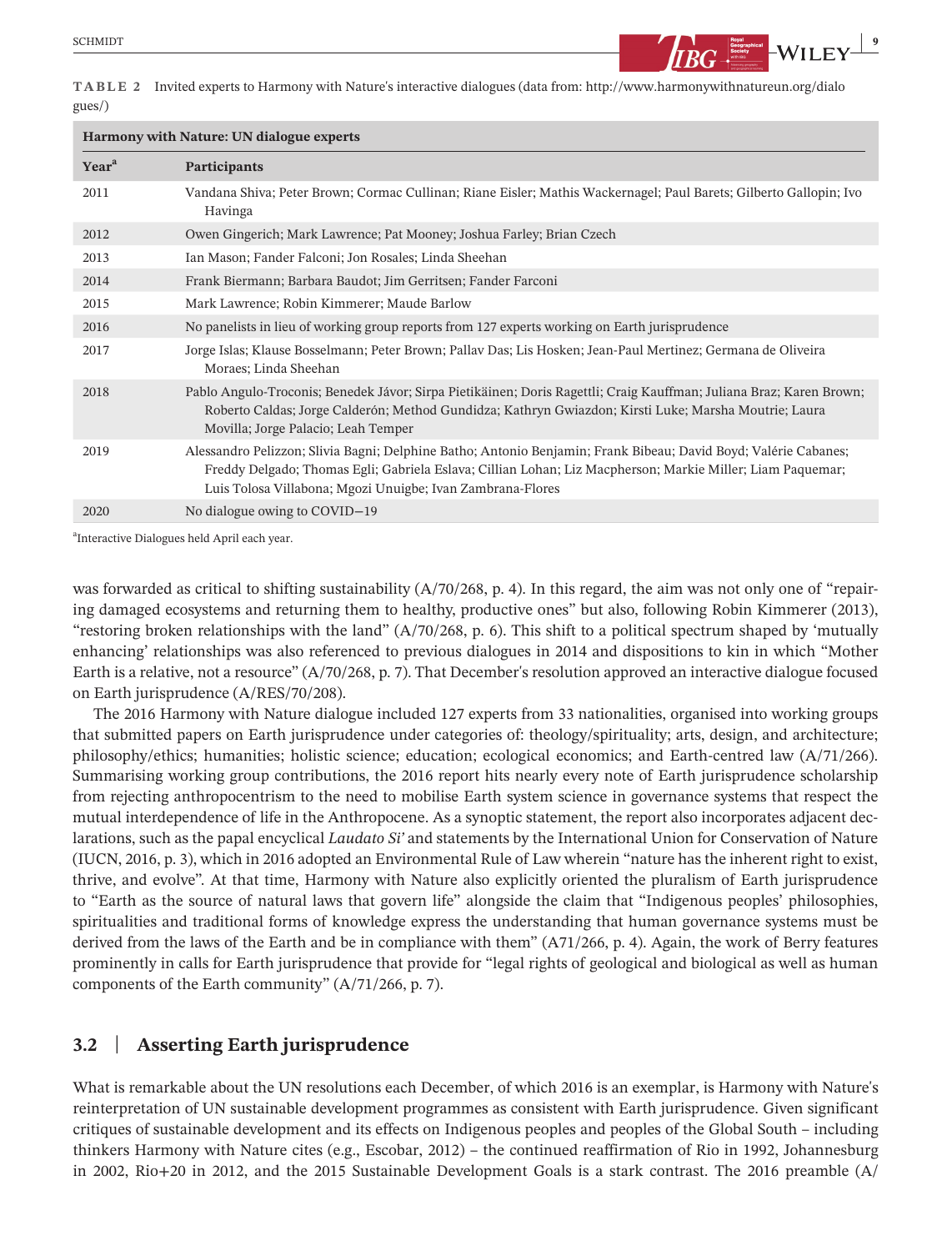RES/71/232) adds to this trend by aligning Harmony with Nature to the SDGs and to UN commitments on international financing agreed to in Addis Ababa in 2015, the latter of which has been criticised for privatising aid and perpetuating inequality (Telleria & Garcia-Arias, 2021). Another stark contrast for Harmony with Nature is that every December's resolution after 2015 references the "people-centred set of universal and transformative Sustainable Development Goals" without reference to the non-anthropocentric, Earth-centred impulse of Earth jurisprudence. Together, these interpretations of past declarations and contemporary policies border on revisionism. After 2016, for instance, rights of nature are reinterpreted not as rationale for pursuing Earth jurisprudence but as evidence of a new geography that is already taking shape in ways that align with the 'holism' Harmony with Nature claims has long characterised sustainable development.

The 2017 dialogue and report focused on affiliating multiple movements towards 'rights of nature' as so many expressions of Earth jurisprudence. The rapid proliferation of the rights of nature and adjacent ideas of human rights to a healthy environment were systematically presented by David Boyd (2012, 2017), who in August 2018 became the UN Special Rapporteur on Human Rights and the Environment. During 2017, however, Harmony with Nature focused on establishing a connection between diverse instances of legal recognition for natural entities and trends toward "Earth-centred law" (A/72/175). It listed as evidence cases that ranged from cities in the United States to a decision from Colombian courts regarding the Atrato River, Mexico City's new constitution, New Zealand's recognition of the Whanganui River as a legal person, and the Uttarakhand High Court decision in India regarding the Ganga and Yamuna Rivers as legal persons. Such lists are often overlooked in environmental scholarship, yet they are important devices that order knowledge and obligations (Ballestero, 2019). These lists reveal how Harmony with Nature classified together multiple different Indigenous and non-Indigenous legal orders within Earth jurisprudence to assert the existence of a new legal geography and, critically, one also aligned with sustainable development.

By 2018, Harmony with Nature turned from developing a framework for Earth jurisprudence to tallying its momentum (A73/221). The turn isindicative of a normative shift in UN discourse around Earth jurisprudence, but the list organised around national laws and policy trends is also a way of spatialising an asserted alignment of kin and system. Amid these two ordering practices, Harmony with Nature cast a wide net to identify new legal geographies. The cases were not listed to compare things like draft laws for granting River Ethiope in Nigeria legal rights or calls by the Sami Parliament in Sweden for a paradigm shift recognising that the Sami people "believe that we belong to the land, not the other way around" (A/73/221, p. 8). Rather, what began as an effort of making kin and system coordinate to 'rights of nature' now used geography as confirmatory evidence regarding Earth jurisprudence. Harmony with Nature's own reporting also exchanged references to Berry – not mentioned in the 2018 report (A/73/221) – with its list of Earth jurisprudence cases. Exchanging the intellectual impetus of Harmony with Nature for case examples marked a shift in practice from an exercise in justifying a new governance philosophy to codifying and classifying multiple different practices and legal traditions under a category that fit with UN programmes on sustainable development.

The 2018 UN resolution marked the alignment of Harmony with Nature and the 2015 Paris Agreement on climate change (A/RES/73/235). This was an external interjection; there was no mention of the Paris Agreement in the 2018 Harmony with Nature report, nor mention of "climate justice" that the UN resolution also emphasised. The following year, the 2019 interactive dialogue and report brought Earth jurisprudence to bear on climate change, with an emphasis on investing both "Nature" and humans with dignity (A/74/236). From there, the report worked to situate climate change "in a plural world with various ontologies" that, despite their differences, rejected utilitarian views of natural systems and views of nature and humans as separate (A/74/236, p. 3). Dignity was also referenced to a 2019 legal case in Brazil, which recognised non-human animals as subjects of rights based on an "ecological perspective" (A/74/236, p. 4). After once more listing varied geographic cases, the 2019 report concluded that "Earth jurisprudence can be seen as the fastest growing legal movement of the twenty-first century" (A/74/236, p. 16). It described this Earth-centred paradigm as "guided by the oldest jurisprudential traditions of humankind" and "inherently pluralistic", yet anchored in a rejection of anthropocentrism and the damage of anthropogenic forcing on the Earth system (A/74/236, pp. 16–17).

Emphasis on non-anthropocentrism in Harmony with Nature reports contrasts with its continued affirmation of 'people-centred' SDGs each December, including in its 2019 UN resolution (A/RES/74/224). The emphasis on 'humanity' also received special attention in the 2019 report of the Special Rapporteur on Human Rights to a Healthy Environment by David Boyd, which covers issues of health and ecology extensively but does not mention Earth jurisprudence (A/74/161; A/HRC/40/55). The 2020 dialogue was cancelled owing to the coronavirus pandemic, but that year's report underscored the need for a healthier relationship of humans and ecosystems, describing COVID-19 as an "unprecedented wake-up call" (A/75/266, p. 3). The report dedicated a section to the "Chronicle of a Pandemic Foretold", which connected zoonotic diseases to "challenges of the Anthropocene epoch [that] depend on the values and norms" of societies (A/75/266, p. 4). As it narrated the precarity of planetary health, the 2020 report drove home the fit of Earth jurisprudence with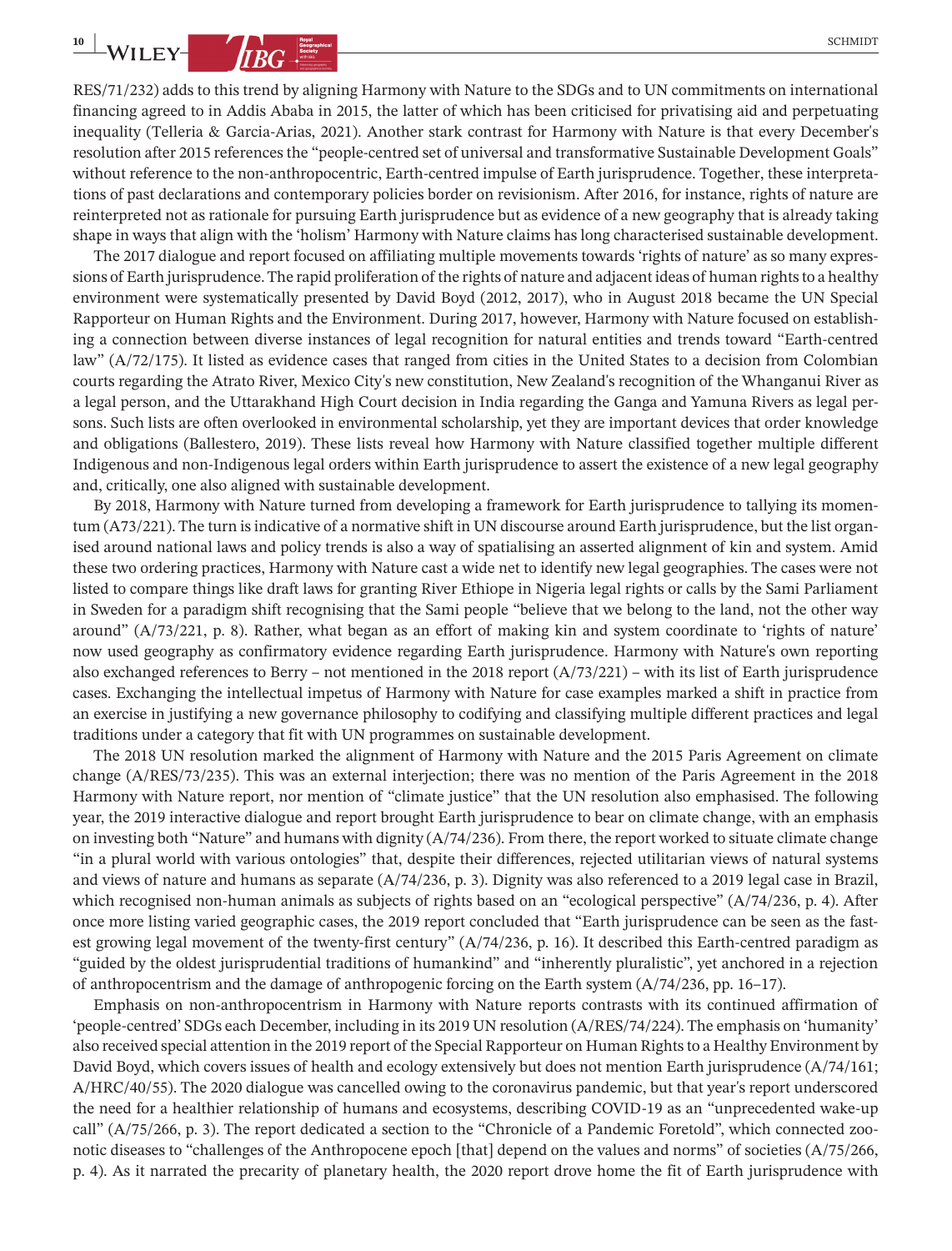

kin-centric modes of Indigenous forms of life. The lists that had populated previous reports were amplified into a full supplement to the 2020 report that catalogued 170 cases of Earth jurisprudence (A/75/266 Supplement).

# **4** | **CONCLUSION**

For over a decade, Harmony with Nature has sought Earth jurisprudence as a new norm for global environmental governance and set it explicitly between kin and system. Like many programmes of global governance, there is a fuzzy line between argument and assertion in the establishment of international norms – what requires justification one day is codified as practice the next. In Harmony with Nature, what began as respect for kin and system as different ordering practices, respectively, turned to assertion of scalability of kin to system that classified Indigenous legal traditions as one among many forms of 'ancient wisdom' that align with a universal holism claimed for sustainable development. Critically, this shift was achieved spatially, through lists of international cases in which 'rights of nature' moved from rationale for pursuing Earth jurisprudence to evidence of a fast-growing legal phenomenon. The moral geography at work in this shift is never specified but turns on two unsound premises. The first is a metaphorical, figurative approach to Indigenous legal traditions that classifies them as a type of legal relation and not as relation. The second is a revisionist approach to sustainable development, which is retold as 'holism' rather than as a compromise that positions economic mechanisms as the primary means of seeking environmental relief in international agreements.

The reinvention of sustainable development as Earth jurisprudence fits explanations of the new moral geographies of the Earth system described by Schmidt (2019), where self-reflexive critiques of anthropocentrism, society/nature dualisms, and colonialism are enrolled to maintain the status quo in Anthropocene governance. Harmony with Nature, however, does more than this. Earth jurisprudence operates across forms of praxis with different ontological and epistemological dispositions. Kin and system, respectively, present powerful yet distinct ways to confront the 'anthropos' at the core of human exceptionalism in the Anthropocene. By trafficking Earth jurisprudence through the UN system under the banner of 'sustainable development', however, Harmony with Nature ignores the actual ways in which multiple Indigenous peoples have pluralised international law – notably in its exclusion of the 2007 *Declaration on the Rights of Indigenous Peoples* (UNDRIP). Further, it precludes how rights of nature, often led by Indigenous peoples, may yet further pluralise international law through literal relations with non-humans. Rather, Indigenous legal traditions are noted but then quickly reclassified such that they can be categorised alongside other efforts towards aligning with rights of nature and a view of law compatible with Earth system science.

A charitable interpretation might be that it is politically astute to pursue Earth jurisprudence through the UN's sustainable development infrastructure rather than through recognition of UNDRIP, which may lead to influential states quashing the programme. This, however, does not justify Harmony with Nature'streatment of Indigenouslegal traditions as a scalable resource for global environmental governance. When forests, mountains, other species, and reciprocal relations with humans and non-humans are law – not 'spaces' of or for law (Borrows, 2016; Watts, 2013) – the geographies aligning Indigenous notions of kinship to system-based explanations of Earth jurisprudence demand ethical attention. The decolonial critique that identifies the exchange of metaphor for ethical relations is salient here. Harmony with Nature, which claims a kind of self-reflexive critique yet appropriates other modes of governance to existing institutional structures, detaches Indigenous legal traditions from their embedded relations through the non-innocuous practice of listing them as so many (diverse) cases available to be categorised in terms of Earth jurisprudence.

Earth jurisprudence claims an intellectual pluralism attentive to the specificity of Indigenous relationality, yet both conceptually and in the empirical case of Harmony with Nature the reclassification of Indigenous legal traditions as one type of legal relation, and not as relation, is inadequate. Yet Harmony with Nature cannot be dismissed as just another case of 'sustainable development' failing to get to grips with the depth of its colonial inheritance. Rather, it must be empirically appraised owing to how explanations of planetary conditions provide the means through which kin is oriented to system; it is *through* environmental claims that global governance institutions seek legitimacy by appropriating Indigenous-led rights of nature. For geographers, a critical approach to how diagnoses of Anthropocene conditions operate as both impetus and catalyst for integrating a systems-view of law, Indigenous legal traditions, and rights of nature must be attentive to the new moral geographies through which concepts like Earth jurisprudence gain institutional purchase in global environmental governance.

#### **ACKNOWLEDGEMENT**

I thank the three anonymous reviewers for their sharp insights on a previous version of this manuscript. All errors are my own.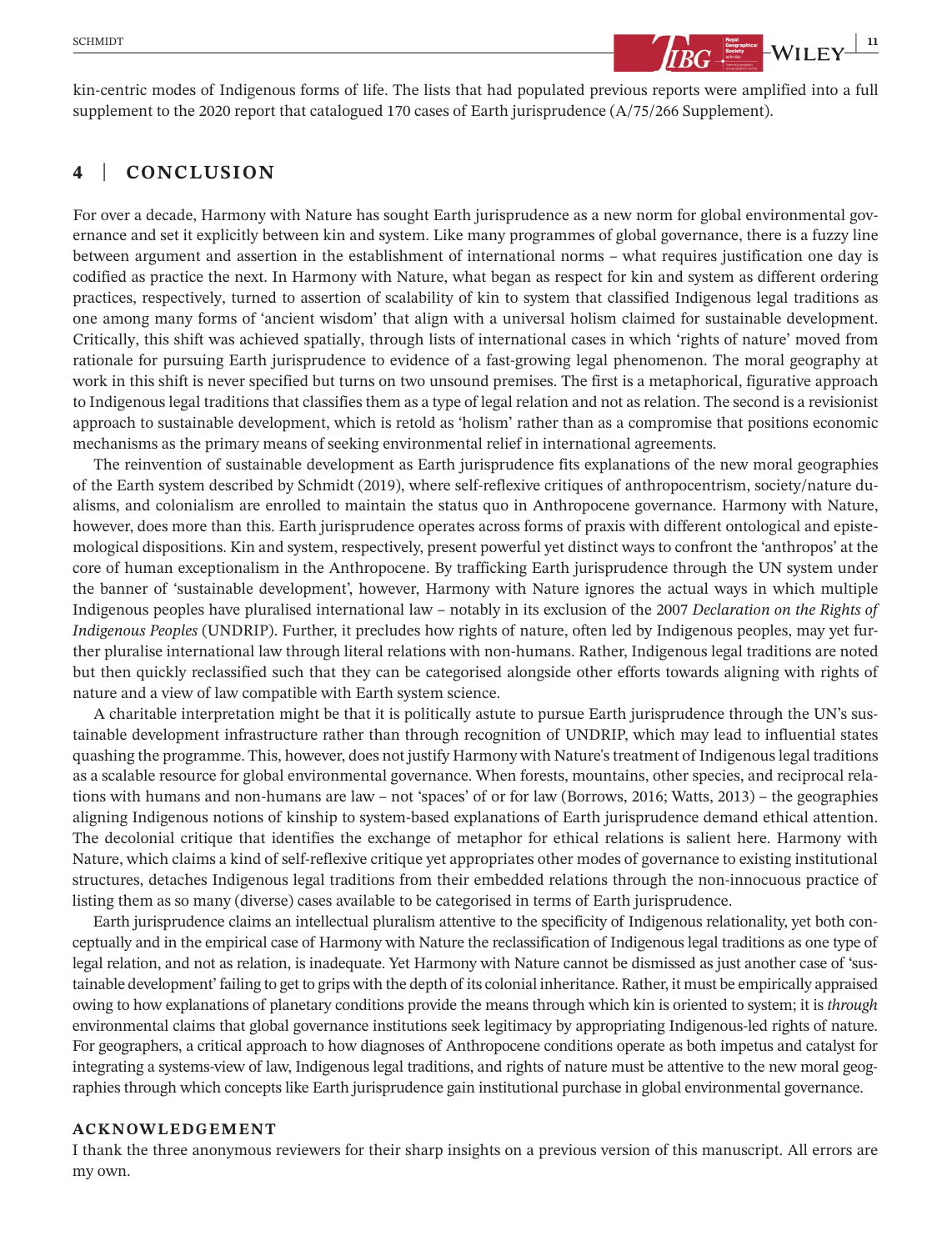# **DATA AVAILABILITY STATEMENT**

The data that support the findings of this study are openly available at the United Nations' Harmony with Nature website: <http://www.harmonywithnatureun.org/unDocs/>

## **ORCID**

*Jeremy. J. Schmidt* **b** <https://orcid.org/0000-0002-9155-1777>

#### **ENDNOTES**

 $^1$  See <http://www.harmonywithnatureun.org/ejInputs/> accessed 26 January 2022.

 $^2$  Without wishing to emphasise differences, it is telling that Rowley and Mansfield (2018) do not cite Berry's (1999) key book, *The Great Work*: *Our Way into the Future*.

#### **REFERENCES**

Anaya, S.J. (2004) *Indigenous peoples in international law*. Oxford, UK: Oxford University Press.

Anaya, S.J. (2007) Indigenous law and its contribution to global pluralism. *Indigenous Law Journal*, 6(1), 3–12.

Angel, M. (2002) *Preserving the sacred: Historical perspectives on the Ojibwa Midewiwin*. Winnipeg, MB: University of Manitoba Press.

Anker, K. (2017) Law as forest: Eco-logic, stories and spirits in Indigenous jurisprudence. *Law, Text and Culture*, 21, 191–213.

Anker, K. (2021) Ecological jurisprudence and Indigenous relational ontologies: Beyond the "ecological Indian"? In: K. Anker, Burdon, P.D., Garver, G., Maloney, M. & Sbert, C. (Ed.) *From environmental to ecological law*. London, UK: Routledge, pp. 104–118.

Anker, K., Burdon, P.D., Garver, G., Maloney, M. & Sbert, C. (Eds.) (2021) *From environmental to ecological law*. London, UK: Routledge. Ballestero, A. (2019) *A future history of water*. Durham, NC: Duke University Press.

Bateson, G. (2000) *Steps to an ecology of mind*. Chicago, IL: University of Chicago Press.

- Bawaka Country including S Wright, Suchet-Pearson, S., Lloyd, K., Burarrwanga, L., Ganambarr, R., Ganambarr-Stubbs, M. et al. (2016) The politics of ontology and ontological politics. *Dialogues in Human Geography*, 6(1), 23–27. Available from: <https://doi.org/10.1177/0309132515589437>
- Becker, M. (2011) Correa, Indigenous movements, and the writing of a new constitution in Ecuador. *Latin American Perspectives*, 38(1), 47–62. Available from: <https://doi.org/10.1177/0094582X10384209>
- Bernstein, S. (2001) *The compromise of liberal environmentalism*. New York, NY: Columbia University Press.

Berry, T. (1999) *The great work: Our way into the future*. New York, NY: Bell Tower.

Berry, T. (2006) *Evening thoughts: Reflecting on Earth as sacred community*. San Francisco, CA: Sierra Club Books.

- Biermann, F. & Kim, R. (2020) The boundaries of the planetary boundary framework: A critical appraisal of approaches to define a "safe operating space" for humanity. *Annual Review of Environment and Resources*, 45, 497–521. Available from: [https://doi.org/10.1146/annur](https://doi.org/10.1146/annurev-environ-012320-080337) [ev-environ-012320-080337](https://doi.org/10.1146/annurev-environ-012320-080337)
- Birrell, K. & Matthews, D. (2020) Re-storying laws for the Anthropocene: Rights, obligations and an ethics of encounter. *Law and Critique*, 31, 275–292. Available from: <https://doi.org/10.1007/s10978-020-09274-8>

Blaser, M. (2019) On the properly political (disposition for the) Anthropocene. *Anthropological Theory*, 19(1), 74–94. Available from: [https://](https://doi.org/10.1177/1463499618779745) [doi.org/10.1177/1463499618779745](https://doi.org/10.1177/1463499618779745)

Borrows, J. (2016) *Freedom and indigenous constitutionalism*. Toronto, ON: University of Toronto Press.

Bosselmann, K. (2017) *The principle of sustainability: Transforming law and governance*. London, UK: Routledge.

Boulding, K.E. (1956) General systems theory—the skeleton of science. *Management Science*, 2(3), 197–286.

Boyd, D. (2012) *The environmental rights revolution: A global study of constitutions, human rights, and the environment*. Vancouver, BC: UBC Press. Boyd, D. (2017) *The rights of nature: A legal revolution that could save the world*. Toronto, ON: ECW Press.

Brooks, L. (2018) *Our beloved kin: A new history of King Philip's war*. New Haven, CT: Yale University Press.

Burdon, P.D. (ed.) (2011) *Exploring wild law: The philosophy of Earth jurisprudence*. Kent Town, SA: Wakefield Press.

Burdon, P.D. (2015) *Earth jurisprudence: Private property and the environment*. Abingdon, UK: Routledge.

Burdon, P.D. (2020) Obligations in the Anthropocene. *Law and Critique*, 31, 309–328. Available from: <https://doi.org/10.1007/s10978-020-09273-9> de la Cadena, M. (2015) *Earth beings: Ecologies of practice across Andean worlds*. Durham, NC: Duke University Press.

Castree, N. (2017) Speaking for the 'people disciplines': Global change science and its human dimensions. *The Anthropocene Review*, 4(3), 160– 182. Available from: <https://doi.org/10.1177/2053019617734249>

Castree, N., Bellamy, R. & Osaka, S. (2021) The future of global environmental assessments: Making a case for fundamental change. *The Anthropocene Review*, 8(1), 56–82. Available from: <https://doi.org/10.1177/2053019620971664>

Charpleix, L. (2018) The Whanganui River as Te Awa Tupua: Place-based law in a legally pluralistic society. *The Geographical Journal*, 184(1), 19–30. Available from: <https://doi.org/10.1111/geoj.12238>

Clarke, B. (2020) *Gaian systems: Lynn Margulis, neocybernetics, and the end of the Anthropocene*. Minneapolis, MN: University of Minnesota Press.

Collier, D. (2011) Understanding process tracing. *Political Science and Politics*, 44(4), 823–830. Available from: [https://doi.org/10.1017/S1049](https://doi.org/10.1017/S1049096511001429) [096511001429](https://doi.org/10.1017/S1049096511001429)

Conca, K. (2015) *An unfinished foundation: The United Nations and Global Environmental Governance*. Oxford, UK: Oxford University Press.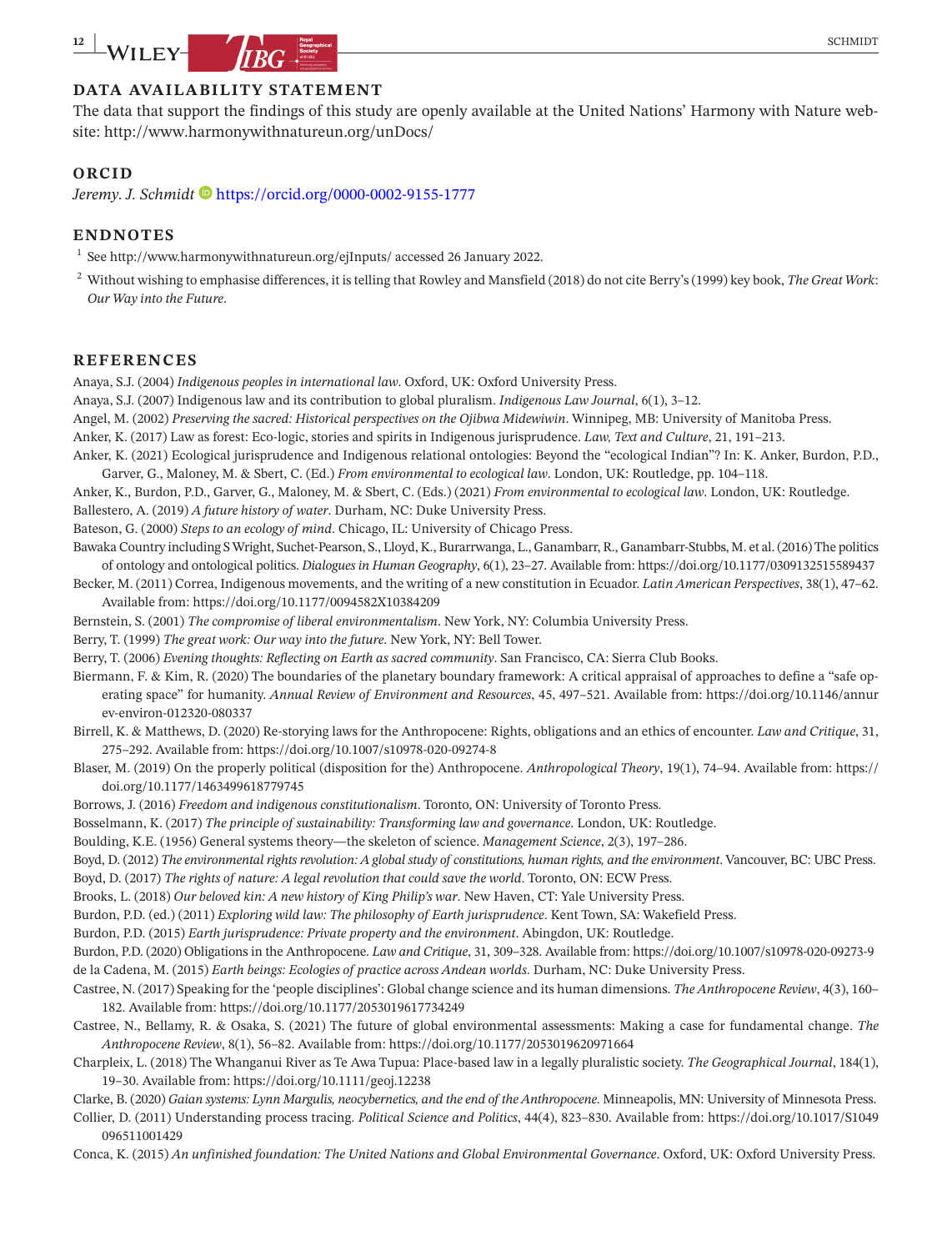

Coulthard, G.S. (2014) *Red skin, white masks: Rejecting the colonial politics of recognition*. Minneapolis, MN: University of Minnesota Press. Crutzen, P. & Stoermer, E. (2000) The Anthropocene. *Global Change Newsletter*, 41, 17–18.

Cullinan, C. (2011) *Wild law: A manifesto for Earth justice*. Totnes, UK: Green Books.

Daigle, M. (2016) Awawanenitakik: The spatial politics of recognition and relational geographies of Indigenous self-determination. *The Canadian Geographer*, 60(2), 259–269. Available from: <https://doi.org/10.1111/cag.12260>

Dancer, H. (2021) Harmony with Nature: Towards a deep legal pluralism. *The Journal of Legal Pluralism and Unofficial Law*, 53(1), 21–41. Available from: <https://doi.org/10.1080/07329113.2020.1845503>

Davis, H. & Todd, Z. (2017) On the importance of a date, or decolonizing the Anthropocene. *ACME*, 16(4), 761–780.

Dotson, K. & Whyte, K. (2013) Environmental justice, unknowability and unqualified affectability. *Ethics and the Environment*, 18(2), 55–79. Available from: <https://doi.org/10.2979/ethicsenviro.18.2.55>

Escobar, A. (2012) *Encountering development: The making and unmaking of the third world*. Princeton, NJ: Princeton University Press.

Estes, N. (2019) *Our history is the future: Standing Rock versus the Dakota Access Pipeline, and the long tradition of Indigenous resistance*. London, UK: Verso.

Foucault, M. (2014) *On the government of the living: Lectures at the Collège de France, 1979–1908*. London, UK: Palgrave Macmillan.

Garver, G. (2021) *Ecological law and the planetary crisis: A legal guide for harmony on earth*. London, UK: Routledge.

Ghosh, A. (2016) *The great derangement: Climate change and the unthinkable*. Gurgaon, India: Penguin Books.

Grear, A. (2015) Deconstructing *Anthropos*: A critical legalreflection on 'anthropocentric' law and Anthropocene 'humanity'. *Law and Critique*, 26, 225–249. Available from: <https://doi.org/10.1007/s10978-015-9161-0>

Hill, S.M. (2017) *The clay we are made of: Haudenosaunee land tenure on the Grand River*. Winnipeg, MB: University of Manitoba Press.

Hoover, E. (2017) *The river is in us: Fighting toxics in a Mohawk community*. Minneapolis, MN: University of Minnesota Press.

Humphreys, D. (2017) Rights of Pachamama: The emergence of an Earth jurisprudence in the Americas. *Journal of International Relations and Development*, 20, 459–484. Available from: <https://doi.org/10.1057/s41268-016-0001-0>

- Hunt, S. (2014) Ontologies of Indigeneity: The politics of embodying a concept. *Cultural Geographies*, 21(1), 27–32. Available from: [https://](https://doi.org/10.1177/1474474013500226) [doi.org/10.1177/1474474013500226](https://doi.org/10.1177/1474474013500226)
- Hunt, S. (2022) Unsettling conversations on climate action. *The Professional Geographer*, 74(1), 135–136. Available from: [https://doi.](https://doi.org/10.1080/00330124.2021.1915814) [org/10.1080/00330124.2021.1915814](https://doi.org/10.1080/00330124.2021.1915814)

IUCN (2016) *IUCN World Declaration on the Environmental Rule of Law*. IUCN 1st World Congress on Environmental Law, Rio de Janeiro.

Kanngieser, A. & Todd, Z. (2020) From environmental case study to environmental kin study. *History and Theory*, 59(3), 385–393. Available from: <https://doi.org/10.1111/hith.12166>

Karera, A. (2019) Blackness and the pitfalls of Anthropocene ethics. *Critical Philosophy of Race*, 7(1), 32–56. Available from: [https://doi.](https://doi.org/10.5325/critphilrace.7.1.0032) [org/10.5325/critphilrace.7.1.0032](https://doi.org/10.5325/critphilrace.7.1.0032)

Kim, R. & Kotzé, L. (2021) Planetary boundaries at the intersection of Earth system law, science, and governance: A state-of-the-art review. *RECIEL*, 30(1), 3–15. Available from: <https://doi.org/10.1111/reel.12383>

Kimmerer, R. (2013) *Braiding sweetgrass: Indigenous wisdom, scientific knowledge and the teachings of plants*. Minneapolis, MN: Milkweed Editions.

Kinkaid, E. (2019) "Rights of nature" in translation: Assemblage geographies, boundary objects, and translocalsocial movements. *Transactions of the British Institute of Geographers*, 44(3), 555–570. Available from: <https://doi.org/10.1111/tran.12303>

Kohn, E. (2013) *How forests think: Toward an anthropology beyond the human*. Berkeley, CA: University of California Press.

Koon, J.E. (2009) Earth jurisprudence: The moral value of nature. *Environmental Law Review*, 25(2), 263–340.

Kotzé, L. (2016) *Global environmental constitutionalism in the Anthropocene*. London, UK: Bloomsbury Academic.

Kotzé, L. (2020) Earth system law for the Anthropocene: Rethinking environmental law alongside the Earth system metaphor. *Transnational Legal Theory*, 11(1–2), 75–104. Available from: <https://doi.org/10.1080/20414005.2020.1776556>

Kotzé, L. & Kim, R. (2019) Earth system law: The juridical dimensions of earth system governance. *Earth System Governance*, 1, 100003. Available from: <https://doi.org/10.1016/j.esg.2019.100003>

- Kotzé, L. & Villavicencio Calzadilla, P. (2017) Somewhere between rhetoric and reality: Environmental constitutionalism and the rights of nature in Ecuador. *Transnational Environmental Law*, 6(3), 401–433. Available from: <https://doi.org/10.1017/S2047102517000061>
- LaDuke, W. (2019) The rights of wild rice. *In These Times*, Available from: [https://inthesetimes.com/article/the-rights-of-wild-rice-winona](https://inthesetimes.com/article/the-rights-of-wild-rice-winona-laduke-white-earth-rights-of-nature)[laduke-white-earth-rights-of-nature](https://inthesetimes.com/article/the-rights-of-wild-rice-winona-laduke-white-earth-rights-of-nature) [Accessed 27th January 2022].

Lanferna, G.A. (2012) The Universal Declaration's problematic rights justification. *South African Journal of Philosophy*, 31(2), 314–327. Available from: <https://doi.org/10.1080/02580136.2012.10751778>

de Leeuw, S. & Hunt, S. (2018) Unsettling decolonizing geographies. *Geography Compass*, 12(7), e12376. Available from: [https://doi.](https://doi.org/10.1111/gec3.12376) [org/10.1111/gec3.12376](https://doi.org/10.1111/gec3.12376)

Liboiron, M. (2021a) Decolonizing geoscience requires more than equity and inclusion. *Nature Geoscience*, 14, 876–877. Available from: <https://doi.org/10.1038/s41561-021-00861-7>

Liboiron, M. (2021b) *Pollution is colonialism*. Durham, NC: Duke University Press.

Loivaranta, T. (2020) Post-human lawscapes of Indigenous community forests in Central India. *The Geographical Journal*, 186(3), 288–299. Available from: <https://doi.org/10.1111/geoj.12342>

Lövbrand, E., Beck, S., Chilvers, J., Forsyth, T., Hedrén, J., Hulme, M. et al. (2015) Who speaks for the future of the Earth? How critical social science can extend the conversation on the Anthropocene. *Global Environmental Change*, 32, 211–218. Available from: [https://doi.](https://doi.org/10.1016/j.gloenvcha.2015.03.012) [org/10.1016/j.gloenvcha.2015.03.012](https://doi.org/10.1016/j.gloenvcha.2015.03.012)

Luhmann, N. (1995) *Social systems*. Stanford, CA: Stanford University Press.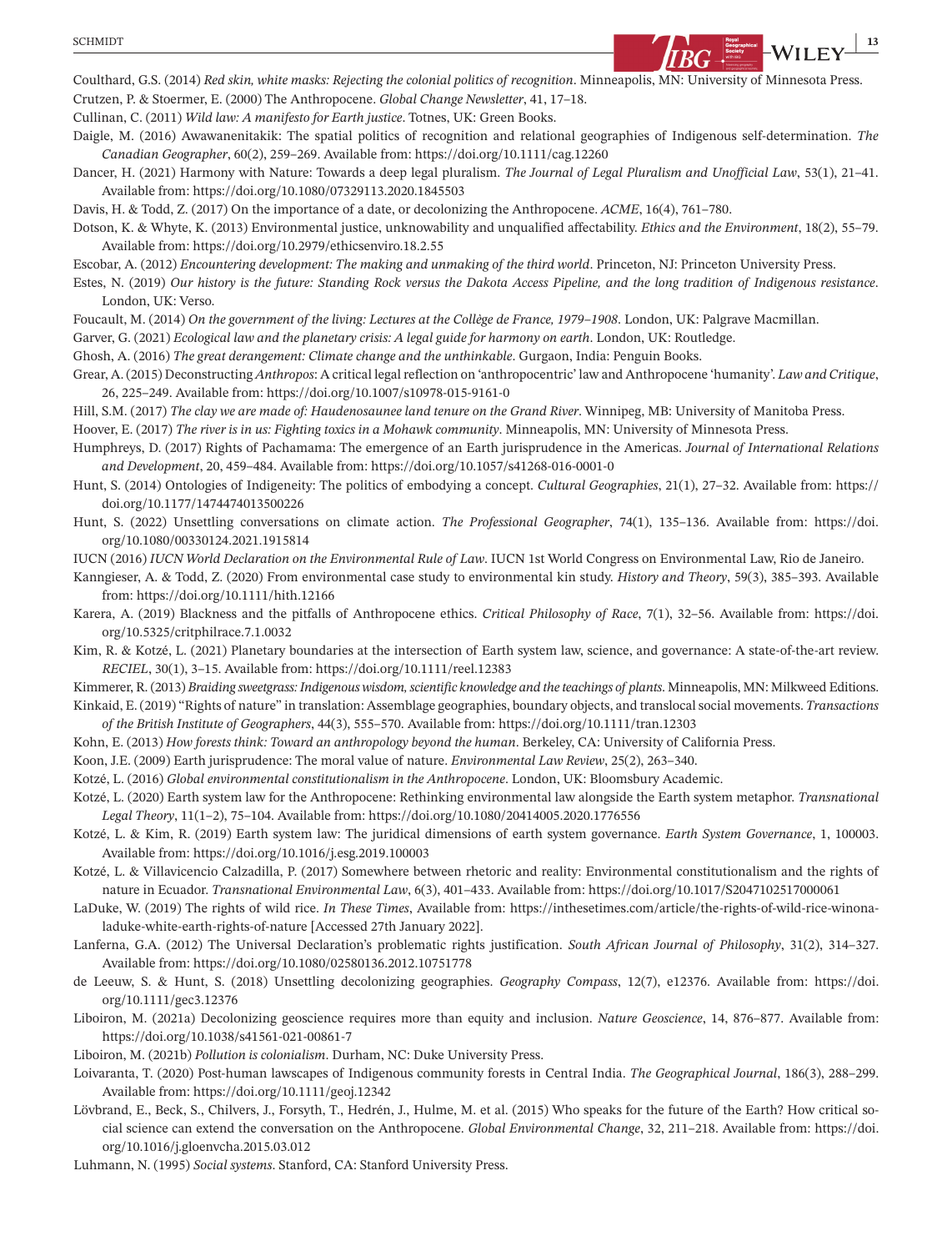- M'Gonigle, M. &Takeda, L.(2013)The liberal limits of environmental law: A green legal critique. *Pace Environmental Law Review*, 30(3), 1005–1115. Macekura, S. (2015) *Of limits and growth: The rise of global sustainable development in the twentieth century*. Cambridge, UK: Cambridge University Press.
- Mai, L. & Boulot, E. (2021) Harnessing the transformative potential of earth system law: From theory to practice. *Earth System Governance*, 7, 100103. Available from: <https://doi.org/10.1016/j.esg.2021.100103>
- Mantena, K. (2010) *Alibis of empire: Henry Maine and the ends of liberal imperialism*. Princeton, NJ: Princeton University Press.

Meadows, D. (1999) *Leverage points: Places to intervene in a system*. Hartland, VT: The Sustainability Institute.

Merchant, C. (2004) *Reinventing Eden: The fate of nature in western culture*. New York, NY: Routledge.

Midgley, G. (2003) *Systems thinking* (Vol. 1–4). London, UK: SAGE Publishing.

Mills, A. (2016) The lifeworlds of law: On revitalizing Indigenous legal orders today. *McGill Law Journal*, 61(4), 847–884.

- Mills, A. (2018) Rooted constitutionalism: Growing political community. In: Asch, M., Borrows, J. & Tully, J. (Eds.) *Resurgence and reconciliation: Indigenous-settler relations and earth teachings*. Toronto, ON: University of Toronto Press, pp. 133–174.
- Napoleon, V. (2012) Thinking about indigenous legal orders. In: Provost, R. & Sheppard, C. (Eds.) *Dialogues on human rights and legal pluralism*. Dordrecht, the Netherlands: Springer, pp. 229–245.
- Nash, R.F. (1989) *The rights of nature: a history of environmental ethics*. Madison, WI: University of Wisconsin Press.

O'Donnell, E. (2018) *Legal rights for rivers: Competition, collaboration, and water governance*. London, UK: Routledge.

- O'Donnell, E., Poelina, A., Pelizzon, A. & Clark, C. (2020) Stop burying the lede: The essential role of Indigenous law(s) in creating rights of nature. *Transnational Environmental Law*, 9(3), 403–427. Available from: <https://doi.org/10.1017/S2047102520000242>
- Povinelli, E.A. (1995) Do rocks listen? The cultural politics of apprehending Australian Aboriginal labor. *American Anthropologist*, 97(3), 505– 518. Available from: <https://doi.org/10.1525/aa.1995.97.3.02a00090>

Raja, N., Dunne, E.M., Matiwane, A., Khan, T.M., Nätscher, P.S., Ghilardi, A.M. et al. (2022) Colonial and global economics distort our understanding of deep-time biodiversity. *Nature Ecology and Evolution*, 6, 145–154. Available from: <https://doi.org/10.1038/s41559-021>

- Rawson, A. & Mansfield, B. (2018) Producing juridical knowledge: "Rights of Nature" or the naturalization of rights? *Environment and Planning E*, 1(1–2), 99–119. Available from: <https://doi.org/10.1177/2514848618763807>
- Riofrancos, T. (2020) *Resource radicals: From petro-nationalism to post-extractivism in Ecuador*. Durham, UK: Duke University Press.
- Rockström, J., Steffen, W., Noone, K., Persson, Å., Chapin, F.S., Lambin, E.F. et al. (2009) A safe operating space for humanity. *Nature*, 461, 472–475. Available from: <https://doi.org/10.1038/461472a>
- Schmidt, J.J. (2017) *Water: Abundance, scarcity, and security in the age of humanity*. New York, NY: New York University Press.
- Schmidt, J.J. (2019) The moral geography of the Earth system. *Transactions of the British Institute of Geographers*, 44(4), 721–734. Available from: <https://doi.org/10.1111/tran.12308>
- Simpson, A. (2014) *Mohawk interruptus: Political life across the borders of settler states*. Durham, NC: Duke University Press.
- Simpson, L.B. (2017) *As we have always done: Indigenous freedom through radical resistance*. Minneapolis, MN: University of Minnesota Press.
- Siskin, C. (2016) *System: the shaping of modern knowledge*. Cambridge, MA: MIT Press.
- Steffen, W., Richardson, K., Rockström, J., Schellnhuber, H.J., Dube, O.P., Dutreuil, S. et al. (2020) The emergence and evolution of Earth System Science. *Nature Reviews Earth and Environment*, 1, 54–63. Available from: <https://doi.org/10.1038/s43017-020-0100-8>
- Steffen, W., Rockström, J., Richardson, K., Lenton, T.M., Folke, C., Liverman, D. et al. (2018) Trajectories of the earth system in the anthropocene. *Proceedings of the National Academy of Sciences of the United States of America*, 115(33), 8252–8259. Available from: [https://doi.](https://doi.org/10.1073/pnas.1810141115) [org/10.1073/pnas.1810141115](https://doi.org/10.1073/pnas.1810141115)
- Stewart-Harawira, M. (2020) Troubled waters: Maori values and ehtics for freshwater management and New Zealand's fresh water crisis. *Wires Water*, 7(5), e1464. Available from: <https://doi.org/10.1002/wat2.1464>

Stone, C. (1974) *Should trees have standing? Towards legal rights for natural objects*. New York, NY: Avon.

Swimme, B. & Berry, T. (1992) *The universe story: From the primordial flaring forth to the Ecozoic era*. San Francisco, CA: HarperCollins.

- Tănăsescu, M. (2020) Rights of nature, legal personality, and Indigenous philosophies. *Transnational Environmental Law*, 9(3), 429–453. Available from: <https://doi.org/10.1017/S2047102520000217>
- Telleria, J. & Garcia-Arias, J. (2021) The fantasmatic narrative of 'sustainable development'. A political analysis of the 2030 Global Development Agenda. *Environment and Planning C: Politics and Space*, 40(1), 241–259. Available from: [https://doi.org/10.1177/23996](https://doi.org/10.1177/23996544211018214) [544211018214](https://doi.org/10.1177/23996544211018214)
- Todd, Z. (2017) Fish, kin and hope: Tending to water violations in amiskwaciwâskahikan and Treaty Six territory. *Afterall*, 43(1), 103–107. Available from: <https://doi.org/10.1086/692559>
- Tsosie, R. (2012) Indigenous peoples and epistemic injustices: Science, ethics, and human rights. *Washington Law Review*, 87, 1113–1202.

Tuck, E. & Yang, K.W. (2012) Decolonization is not a metaphor. *Decolonization: Indigeneity, Education an Society*, 1(1), 1–40.

- Tynan, L. (2021) What is relationality? Indigenous knowledges, practices and responsibilities with kin. *Cultural Geographies*, 28(4), 597–610. Available from: <https://doi.org/10.1177/14744740211029287>
- Uhrqvist, O. & Lövbrand, E. (2014) Rendering global change problematic: The constitutive effects of Earth system research in the IGBP and the IHDP. *Environmental Politics*, 23(2), 339–356. Available from: <https://doi.org/10.1080/09644016.2013.835964>
- United Nations (1960a) *Declaration on the Granting of Independence to Colonial Countries and Peoples*. General Assembly resolution 1514  $(XV)$ , 15<sup>th</sup> Session, Supplement No. 16, UN DOC A/RES/4684.
- United Nations (1960b) *Principles which should guide Members in determining whether or not an obligation exists to transmit the information called for under Article 73 e of the Charter*. General Assembly resolution A/RES/1541, 15<sup>th</sup> Session.